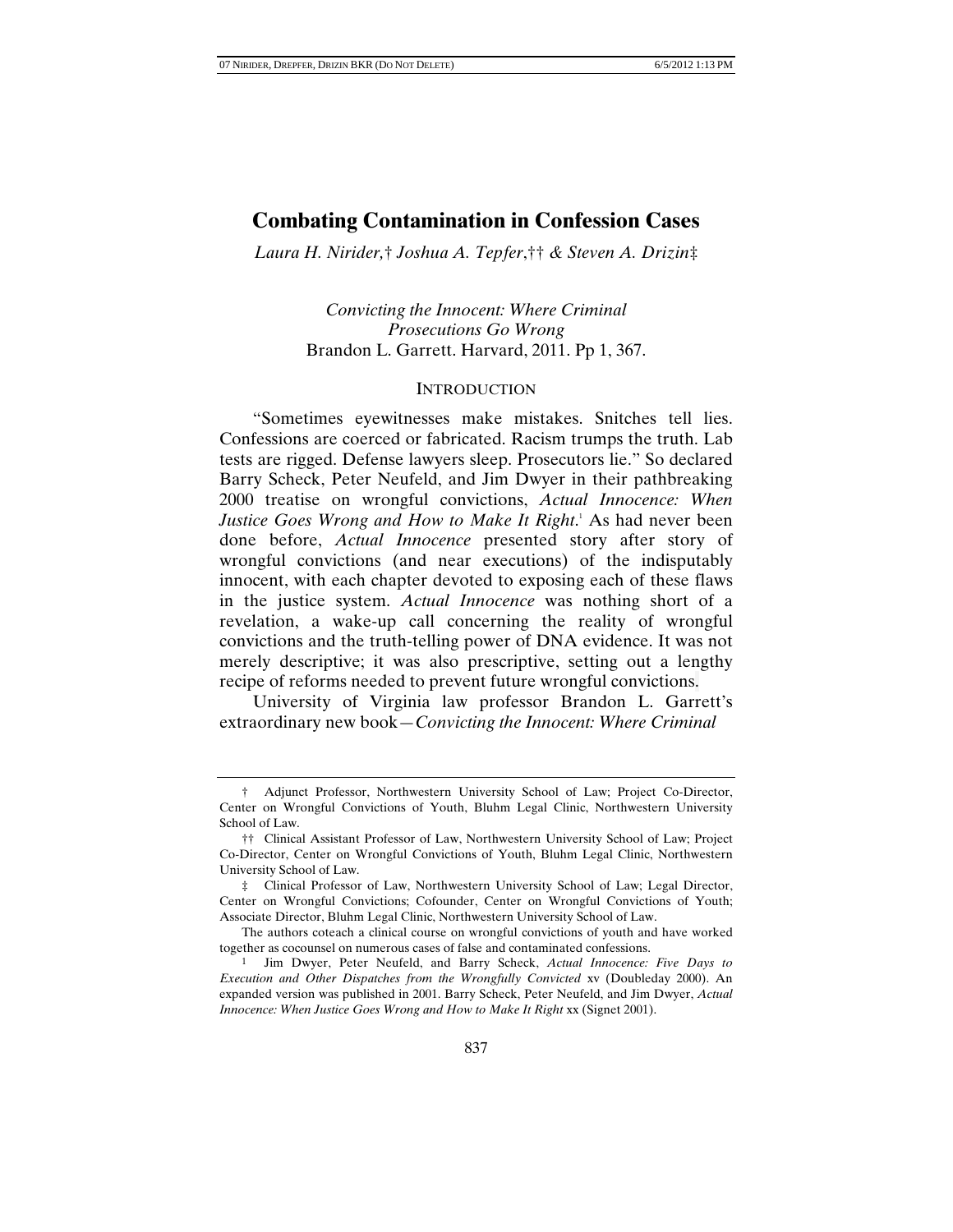*Prosecutions Go Wrong*—picks up the honorable mantle that has so long been carried by *Actual Innocence* (pp 5–13). In the twelve years since *Actual Innocence* was first published, the aggregate number of DNA exonerations has more than quadrupled from  $67$  to  $289$ .<sup>2</sup> In *Convicting the Innocent*, Garrett analyzes the first 250 of these DNA exonerations. This much larger data set, coupled with Garrett's academically rigorous method of analysis, has enabled him to make the strongest case yet both for the reforms identified in *Actual Innocence* and for additional reforms to the justice system.

Part I of this Review examines Garrett's comprehensive new work with an eye to the contributions that it makes to the field of criminal defense and, in particular, to the critical subfield of innocence work. Because one problem that Garrett highlights—the fascinating problem of false confessions—has been the focus of our own casework and study for many years,<sup>3</sup> Part II follows by drawing special attention to Garrett's theories and real-world findings concerning the contamination of confessions. Part III concludes by presenting a practitioners' guide for defense attorneys who are confronted with contaminated confessions. Using one of our own clients' confessions as an example, we offer techniques, tactics, and legal theories that can be used to attack the credibility of—or even argue for the wholesale suppression of—confessions that are contaminated and unreliable.

## I. REVIEW OF *CONVICTING THE INNOCENT*

Garrett has designed his book much like *Actual Innocence*: by focusing each individual chapter on one particular breed of error that can cause wrongful convictions. To seasoned criminal justice practitioners, his book presents a familiar list of errors: eyewitness misidentifications (pp 45–83), flawed or misleading forensic science (pp 84–117), false confessions (pp 14–44), jailhouse snitches (pp 118– 44), overzealous or sometimes unethical prosecutors (pp 167–71), and inadequate or underfunded defense attorneys (pp 165–67). All of these failures are well represented within the corpus of DNA exonerations—if not as direct causes of wrongful convictions, then at

<sup>2</sup> Innocence Project, *Know the Cases: Innocence Project Case Profiles*, online at http://www.innocenceproject.org/know/ (visited Apr 2, 2012); Jim Dwyer, Peter Neufeld, and Barry Scheck, *Five Days to Execution* at xiv (cited in note 1).

<sup>3</sup> See, for example, Joshua A. Tepfer, Laura H. Nirider, and Lynda M. Tricarico, *Arresting Development: Convictions of Innocent Youth*, 62 Rutgers L Rev 887, 904–08 (2010); Steven A. Drizin and Richard A. Leo, *The Problem of False Confessions in the Post-DNA World*, 82 NC L Rev 891, 907–23 (2004).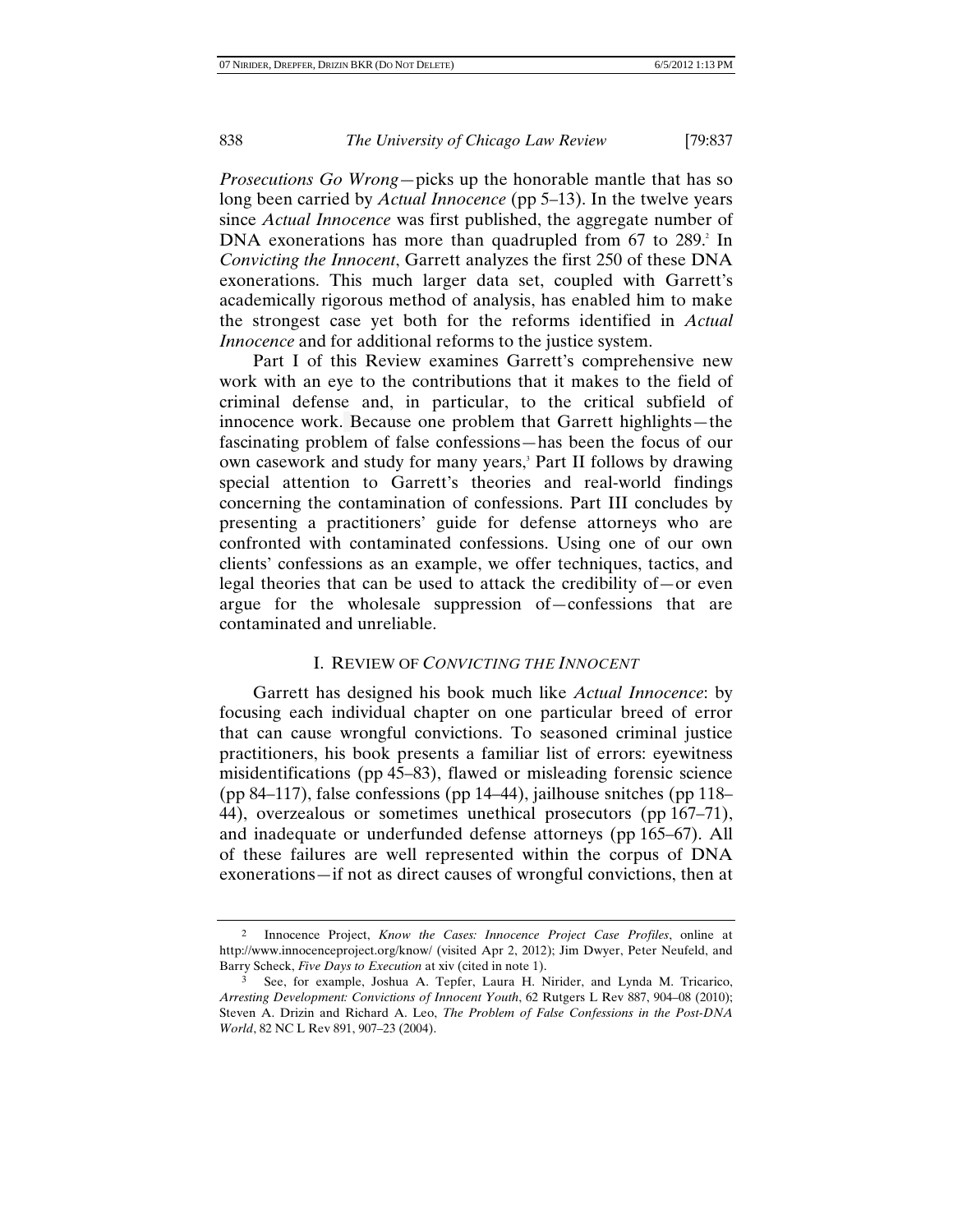least as significant factors that contribute to and perpetuate them. In *Convicting the Innocent*, we learn, for example, that eyewitness identification errors were present in 76 percent of the 250 exonerations that Garrett studied (p 48). Of the 74 percent of exonerations involving forensic evidence, moreover, the great majority involved invalid or unreliable evidence (pp 89–90), whereas the use of snitch testimony and false confessions respectively contributed to 21 percent and 16 percent of them (pp 18, 124).

Garrett's statistical breakdown of wrongful conviction causes is thorough and abundantly useful—and it becomes particularly interesting when one compares his statistics to those from circa 2001 that are presented in *Actual Innocence*<sup>4</sup>—but Scheck, Neufeld, and Dwyer have mined this terrain before, and similar numbers can be obtained from the Innocence Project's website.<sup>5</sup> For this reason, the true legacy of Garrett's work—and what separates it from all previous scholarship in this area—is the painstaking research Garrett did before he ever put pen to paper. With admirable ambition, Garrett immersed himself in each case of wrongful conviction by reviewing police reports, confession statements, judicial opinions, lab reports, and, most importantly, court transcripts whenever possible. Not content only to scour trial-level records, Garrett also reviewed pleadings and decisions from direct appeals, state postconviction proceedings, and federal habeas corpus proceedings, becoming as familiar as possible with the life cycle of each of these 250 cases (p 184).

<sup>4</sup> In the second Appendix to *Actual Innocence*, Scheck, Neufeld, and Dwyer quantified the various sources of error in the first seventy-four DNA exoneration cases. They concluded that 81 percent of those wrongful convictions were the result of mistaken identifications, 19 percent were due to snitch or informant testimony, and 22 percent were attributed to false confessions. Scheck, Neufeld, and Dwyer, *Actual Innocence* at 361 (cited in note 1) (providing graphical data as to the sources of error in seventy-four wrongful convictions). In subsequent editions, as the authors gathered more data, the percentages differed only slightly. For example, in the 2003 edition of *Actual Innocence*, the authors crunched the numbers for 130 DNA exonerations and came up with the following approximate percentages: 78 percent were the result of mistaken identifications, 16 percent were due to snitch or informant testimony, and 27 percent were attributed to false confessions. Barry Scheck, Peter Neufeld, and Jim Dwyer, *Actual Innocence: When Justice Goes Wrong and How to Make It Right* 365 (New American Library 2003).

<sup>5</sup> Innocence Project, *Understand the Causes: The Causes of Wrongful Conviction*, online at http://www.innocenceproject.org/understand/ (visited Nov 15, 2011) (identifying the contributing causes of wrongful convictions as 77 percent eyewitness misidentification, 52 percent unvalidated/improper forensics, 23 percent false confessions/admissions, and 16 percent informants/snitches, and noting that the total is greater than 100 percent because wrongful convictions can have more than one cause).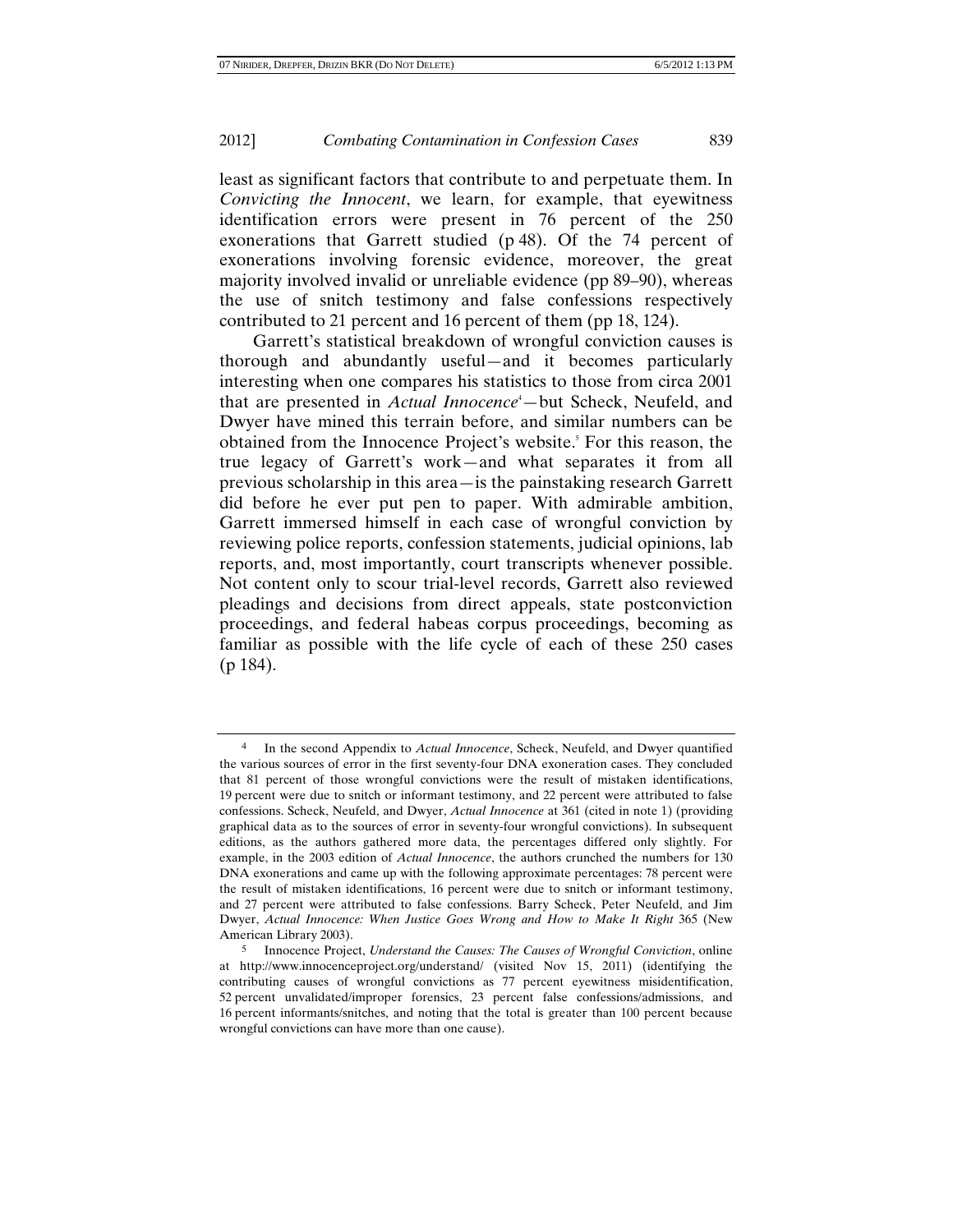Garrett's unprecedented level of familiarity with these cases enables him to tell the exonerees' stories with a richness of detail missing from *Actual Innocence*. By presenting these gripping tales of justice gone terribly wrong, Garrett absorbs the reader by speaking at once of villains who falsify evidence, intimidate witnesses, and abuse suspects, and of innocents victimized by the law who win back their freedom after fighting for decades. Indeed, Garrett's ability to tell so many previously untold stories allows him to vividly demonstrate how the protections afforded criminal defendants in our adversarial system of justice—the privilege against selfincrimination, the rights to the effective assistance of counsel<sup>7</sup> and to a jury trial,<sup>8</sup> the requirement that prosecutors prove defendants guilty beyond a reasonable doubt, the ability to access appellate review  $$ have failed again and again to protect the innocent.

For example, in his chapter entitled "Judging Innocence," Garrett asks a simple question that—perhaps surprisingly—has never been asked before: "Why was it so hard for these innocent people to challenge their flawed convictions?" (p 182) The demon here, it turns out, is the doctrine of "harmless error," a bedrock legal principle created in 1967 by the United States Supreme Court that permits appellate courts to overlook errors of constitutional magnitude when the errors did not contribute to the guilty verdict at trial.10 When properly applied, the harmless error doctrine requires the reviewing court to assess only whether an error affected the outcome of the trial beyond a reasonable doubt.<sup>11</sup> Reviewing courts, however, too often contort the meaning of this test and apply one that is far different—one that asks whether the evidence of guilt in the record outweighs the impact of the constitutional error.<sup>12</sup> Garrett's findings reveal that appellate courts' misapplication of this doctrine has generated a terrible track record when it comes to assessing evidence of guilt or innocence. Although we now know that the defendants in the cases Garrett studied were actually innocent, reviewing courts—often acting on the basis of a mistaken belief that

<sup>6</sup> See *Murphy v Waterfront Commission of New York Harbor*, 378 US 52, 55 (1964). 7 See *Strickland v Washington*, 466 US 668, 684–86 (1984).

<sup>8</sup> See *Duncan v Louisiana*, 391 US 145, 149, 155 (1968).

<sup>9</sup> See *Griffin v Illinois*, 351 US 12, 18 (1956).

<sup>10</sup> See *Chapman v California*, 386 US 18, 22 (1967).

<sup>11</sup> See id at 23–24.

<sup>12</sup> See Harry T. Edwards, *To Err Is Human, but Not Always Harmless: When Should Legal Error Be Tolerated?*, 70 NYU L Rev 1167, 1170–72 (1995) (noting that appellate judges' "natural inclination is to view an error as harmless whenever a defendant's conviction appears well justified by the record evidence," and describing the application of the harmless-error doctrine as the "guilt-based approach").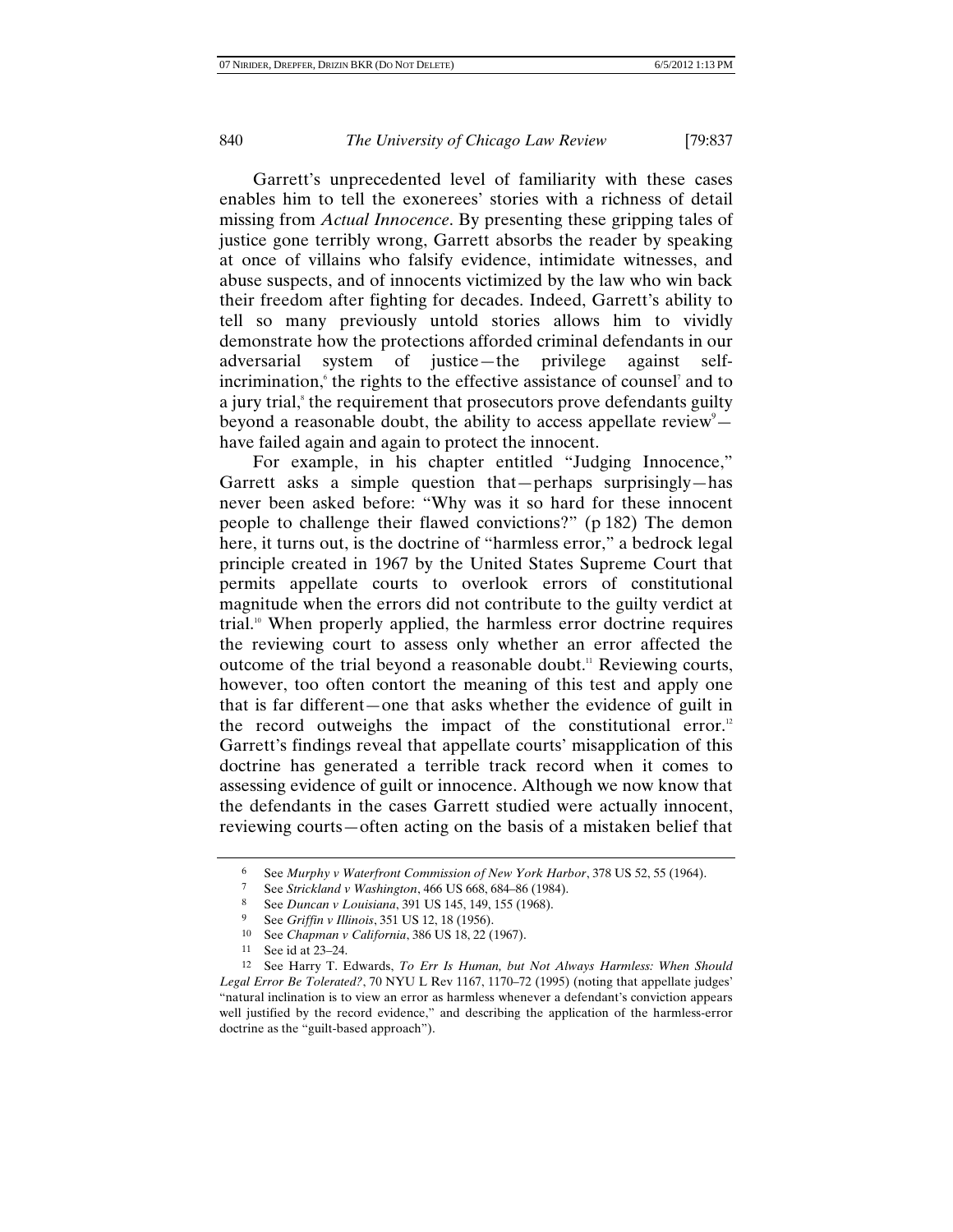the defendants were guilty—routinely classified the defendants' meritorious claims of constitutional error as harmless and denied them relief. For those exonerees whose cases included written appellate decisions, courts found "harmless error" 30 percent of the time when affirming their convictions—many of them driven to such a conclusion by a flawed belief in the defendant's guilt (p 201).

Similarly flawed assessments of guilt caused appellate courts to routinely dismiss defendants' claims of ineffective assistance of counsel and claims that prosecutors failed to disclose exculpatory evidence to the defense. In both situations, reviewing courts are required to determine if the defendant was prejudiced by the errors of trial counsel or the prosecution—an analysis similar to the harmless error analysis in that it asks whether the errors of trial counsel or prosecutors resulted in a different outcome for the defendant.<sup>13</sup> Eighteen percent of those exonerees whose cases included written appellate opinions had their appeals rejected because they did not suffer prejudice as a result of trial errors  $(p 201)$ .

Perhaps most significantly, appellate judges overtly based denials of relief on the defendants' likely guilt in a full 47 percent of the cases Garrett studied; in 10 percent of the cases, appellate judges were so certain of the defendants' guilt that they described the state's evidence as "overwhelming" (pp 201–02). This alone is powerful evidence that the appellate court process does not protect the innocent who are mistakenly convicted. Indeed, a full 62 percent of the cases Garrett studied involved appellate judges who were so moved by the apparent evidence of guilt that they commented on guilt, deemed an error harmless, or found a lack of prejudice (p 202).

If there is one weakness in Garrett's otherwise illuminating analysis of the appellate court system, it is that he is short on solutions that will make the criminal review process a more effective safety net for the wrongfully convicted. Garrett could and perhaps should have joined the chorus of commentators who seek to limit the scope of the harmless error rule, especially in cases of involuntary confessions.14 Indeed, before 1991, whenever a reviewing court

<sup>13</sup> See *Strickland*, 466 US at 691–96. See also *Brady v Maryland*, 373 US 83, 86–87 (1963). 14 See, for example, Alan Hirsch, *Confessions and Harmless Error: A New Argument for* 

*the Old Approach*, 12 Berkeley J Crim L 1, 26–27 (2007); Charles J. Ogletree Jr, Arizona v. Fulminante*: The Harm of Applying Harmless Error to Coerced Confessions*, 105 Harv L Rev 152, 165–66 (1991) ("[C]oerced confessions generally are not susceptible to harmless error analysis because of the overwhelming, prejudicial effect such confessions have on jurors' beliefs. . . . The trial becomes skewed, and appellate courts cannot meaningfully apply harmless error analysis.").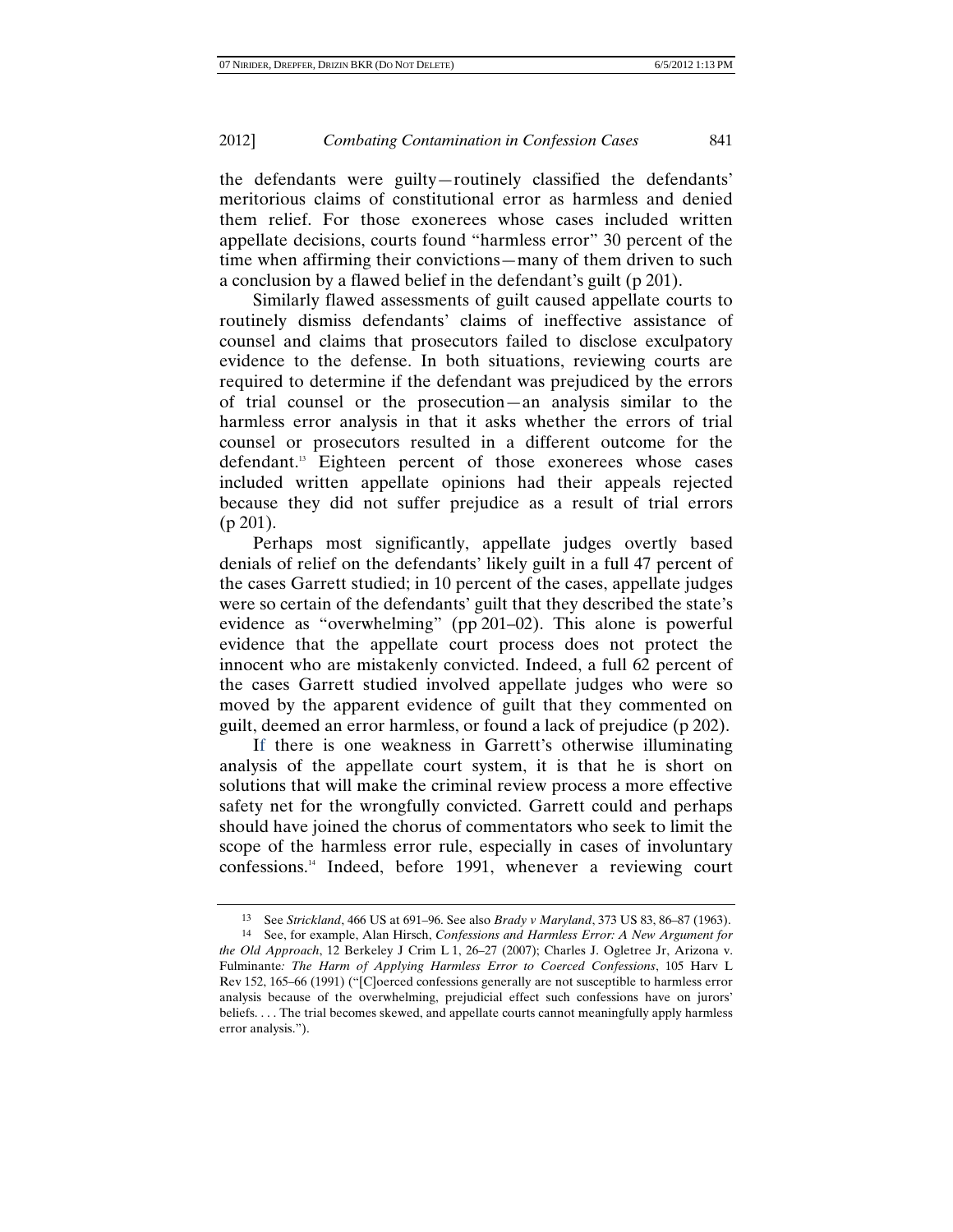determined that an involuntary confession had been used against a defendant at trial, it was required to reverse the defendant's conviction—period.15 The admission of a coerced confession at trial was believed to be so prejudicial that it could never be truly harmless.16 In the 1991 case *Arizona v Fulminante*, 17 however*,* the Supreme Court ruled that a trial court's admission of an involuntary confession was simply another error to be evaluated under the harmless error rule.<sup>18</sup> *Fulminante* was harshly criticized by numerous commentators who feared that the decision would encourage detectives to coerce confessions and that jurors, in turn, would convict defendants on the basis of unreliable confessions.<sup>19</sup> These arguments have only grown stronger since the discovery of so many DNA-proven false confessions post-*Fulminante*. 20 In this book, at least, Garrett may have missed a golden opportunity to use his powerful statistics and stories to call for the Supreme Court to revisit *Fulminante*.

At any rate, perhaps the most haunting takeaway from Garrett's study is that after poring over 250 cases of wrongful conviction, he concludes that "[t]he unremarkable criminal trials of so many of these exonerees looked no different than those of countless others" (p 263). When the truth of this sentence washes over the reader, the implications are gut-wrenching. Both the common use of untrustworthy evidence (misidentifications, false confessions, and flawed forensics alike) and the system-wide failure of actors in the criminal justice system (defense attorneys, prosecutors, and judges alike) must necessarily occur in many cases in which evidence with the power to exonerate, like DNA, is irrelevant, unavailable, or ignored. Without irony, Garrett forces the reader to conclude that the DNA exonerees he studied, who spent on average thirteen years incarcerated for other people's crimes (p 5), were the lucky ones. Many other innocent people are living behind bars with no real hope of ever proving their innocence.

Garrett's own data compels this inescapable conclusion. The DNA exonerees in Garrett's study were overwhelmingly accused

<sup>15</sup> See, for example, *Blackburn v Alabama*, 361 US 199, 205 (1960).

<sup>16</sup> See id at 210.

<sup>17 499</sup> US 279 (1991).

<sup>18</sup> Id at 310.

<sup>19</sup> See, for example, Hedieh Nasheri and Victor J. DeMarco, *True Confessions? A Critique of* Arizona v. Fulminante, 21 Am J Crim L 273, 283–84 (1994); Ogletree, 105 Harv L Rev at 161–72 (cited in note 14).

<sup>20</sup> See Brandon L. Garrett, *The Substance of False Confessions*, 62 Stan L Rev 1051, 1052 & n 2 (2010).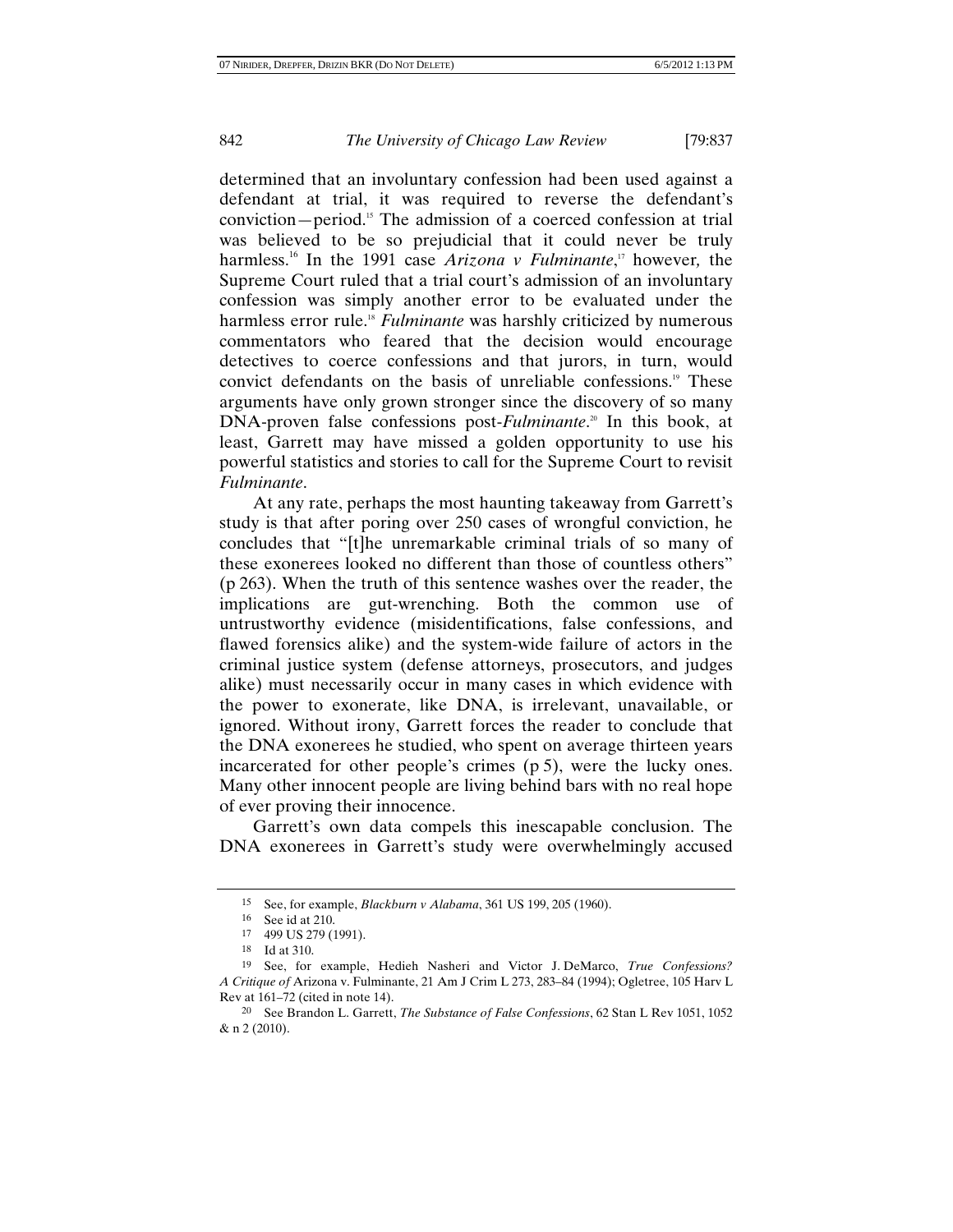and convicted of raping a stranger: 68 percent were convicted of rape alone, and an additional 21 percent were convicted of rape-murders (p 278). Why do so many exonerations occur in stranger-rape cases? The answer is simply that DNA evidence is most often available, and most probative, in these cases. In the overwhelming majority of other cases, especially cases involving lesser crimes or property offenses, DNA is unavailable; and if it is available, it is frequently deemed less probative of a suspect's guilt. But there is no reason to believe that the factors contributing to wrongful convictions are any less likely to occur in other kinds of cases.

Even if one isolates the small number of serious cases in which DNA-testable evidence might be available, it is still clear that the 250 cases of wrongful conviction in Garrett's book are just the tip of the iceberg. Many times, probative DNA evidence is lost or misplaced by the state; other times, the evidence becomes degraded due to poor storage conditions or is collected by evidence technicians in quantities insufficient for effective testing.<sup>21</sup> Further, despite the fact that sixteen individuals in Garrett's dataset pleaded guilty (p 278), some states explicitly bar defendants who have pleaded guilty from subsequently testing the evidence in their case.<sup>22</sup> In the vast majority of states, it is unsettled whether a defendant who has pleaded guilty can test the evidence in his case, because the applicable statutes are ambiguous.<sup>23</sup> Given that 97 percent of federal convictions and 94 percent of state convictions are the result of guilty  $p$ leas, $24$  a significant portion of the convicted population lacks procedural access to testing.

Other categories of convicted defendants not mentioned by Garrett may lack access to DNA testing as well. For instance, there is not a single example in Garrett's book of a child convicted in juvenile court who later was exonerated by DNA testing, despite the fact that juvenile courts may be troublingly predisposed to find the innocent guilty. $35$  Some jurisdictions have not granted their children

<sup>21</sup> See Cynthia E. Jones, *The Right Remedy for the Wrongly Convicted: Judicial Sanctions for Destruction of DNA Evidence*, 77 Fordham L Rev 2893, 2900 (2009); James Herbie DiFonzo, *In Praise of Statutes of Limitations in Sex Offense Cases*, 41 Houston L Rev 1205, 1266 (2004).

<sup>&</sup>lt;sup>22</sup> See, for example, Ohio Rev Code Ann § 2953.72(C)(2); 13 Vt Stat Ann § 5561(e); *People v O'Connell*, 879 NE2d 315, 319 (Ill 2007).

<sup>23</sup> Joshua A. Tepfer and Laura H. Nirider, *Adjudicated Juveniles and Post-conviction Litigation*, 63 Maine L Rev \*11–12 (forthcoming 2012), online at http://ssrn.com /abstract=2013530 (visited Apr 18, 2012).

<sup>24</sup> *Missouri v Frye*, 132 S Ct 1399, 1407 (2012).

<sup>25</sup> See Steven A. Drizin and Greg Luloff, *Are Juvenile Courts a Breeding Ground for Wrongful Convictions?*, 34 N Ky L Rev 257, 321–22 (2007); Tepfer, Nirider, and Tricarico,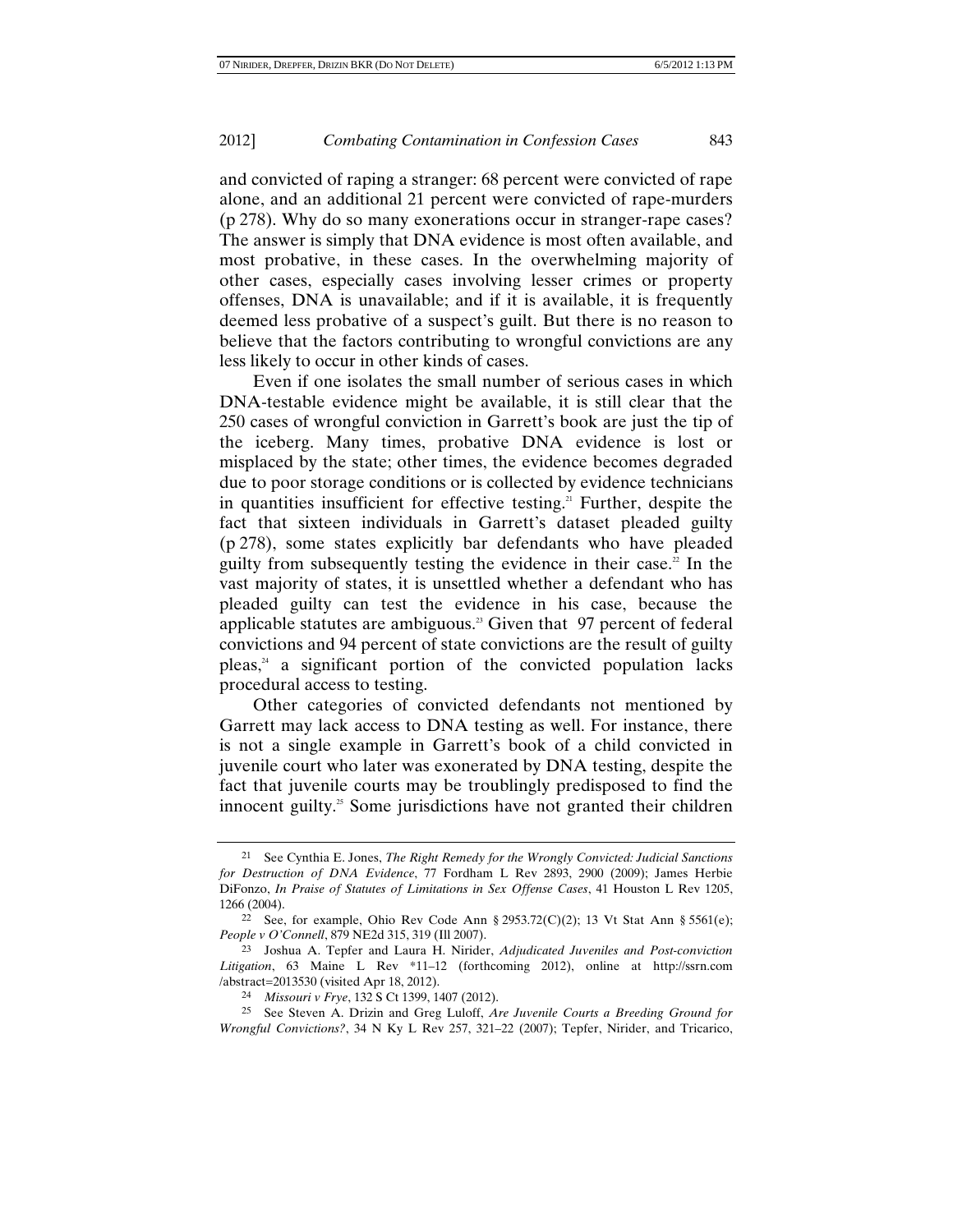the same access to postconviction remedies like DNA testing; and in many other jurisdictions, the issue remains unsettled.<sup>26</sup> Even beyond the question of procedural access to the remedy, it is also questionable whether such children have the resources or years-long dedication required to fight for DNA testing.

Finally, even in less serious cases where DNA-testable evidence could be available, it is rare that journalists, lawyers, or other individuals ever put resources toward pursuing such relief. Without this type of extraordinary help, it remains next to impossible for a pro se litigant locked behind bars to get any court to listen to his protestations of innocence.

To ensure a more accurate and cost-effective criminal justice system, Garrett's excellent list of proposed reforms must be implemented. Video recording of police procedures, including custodial interrogations and identification procedures, is an important and manageable first step. Requiring eyewitnessidentification procedures to follow best practices supported by a mountain of social science research—including double-blind and sequential lineups—is another logical step. And the creation of *independent* crime labs—labs that are regularly audited and that are disassociated from law enforcement—could solve many of the forensic-fraud issues that contributed to almost three-quarters of the wrongful convictions in Garrett's book. Finally, states would be well served to follow the lead of North Carolina, which has recently developed a unique body called the Actual Innocence Commission. This independent commission, which includes law enforcement officers, prosecutors, defense attorneys, social scientists, victim's advocates, law professors, and judges, proposed and recommended innocence-driven reforms that have been adopted by the legislature. The commission also developed an independent Innocence Inquiry Commission that reviews individual cases of innocence and, if warranted, recommends them for judicial review (pp  $241-43$ ).<sup>27</sup>

<sup>62</sup> Rutgers L Rev at 893 (cited in note 3). See also *Welch v United States*, 604 F3d 408, 432 (7th Cir 2010) (Posner dissenting).

<sup>26</sup> Compare 11 Del Code Ann § 4504(a) with 10 Del Code Ann § 1009(h). See also Ala Code §§ 15-18-200, 15-19-7; *In re William M.*, 795 NE2d 269, 274 (Ill 2003). Tepfer and Nirider, 63 Maine L Rev at \*7–8 (cited in note 23).

<sup>27</sup> Notably, the North Carolina Innocence Inquiry Commission allows defendants who pleaded guilty to apply for relief. In fact, on September 22, 2011, the Commission exonerated Robert Wilcoxson and Kenneth Kagonyera, two men who had each spent almost eleven years in prison for the murder of Walter Rodney Bowman. Both Kagonyera and Wilcoxson pleaded guilty to the Bowman murder; DNA and other evidence later linked other men to the murder. See Jon Ostendorff, *Judges Free 2 Men in Innocence Review*, USA Today 3A (Sept 23, 2011). See also Editorial, *Scrutinizing* Justice, St Petersburg Times P3 (Dec 13, 2009) (lauding the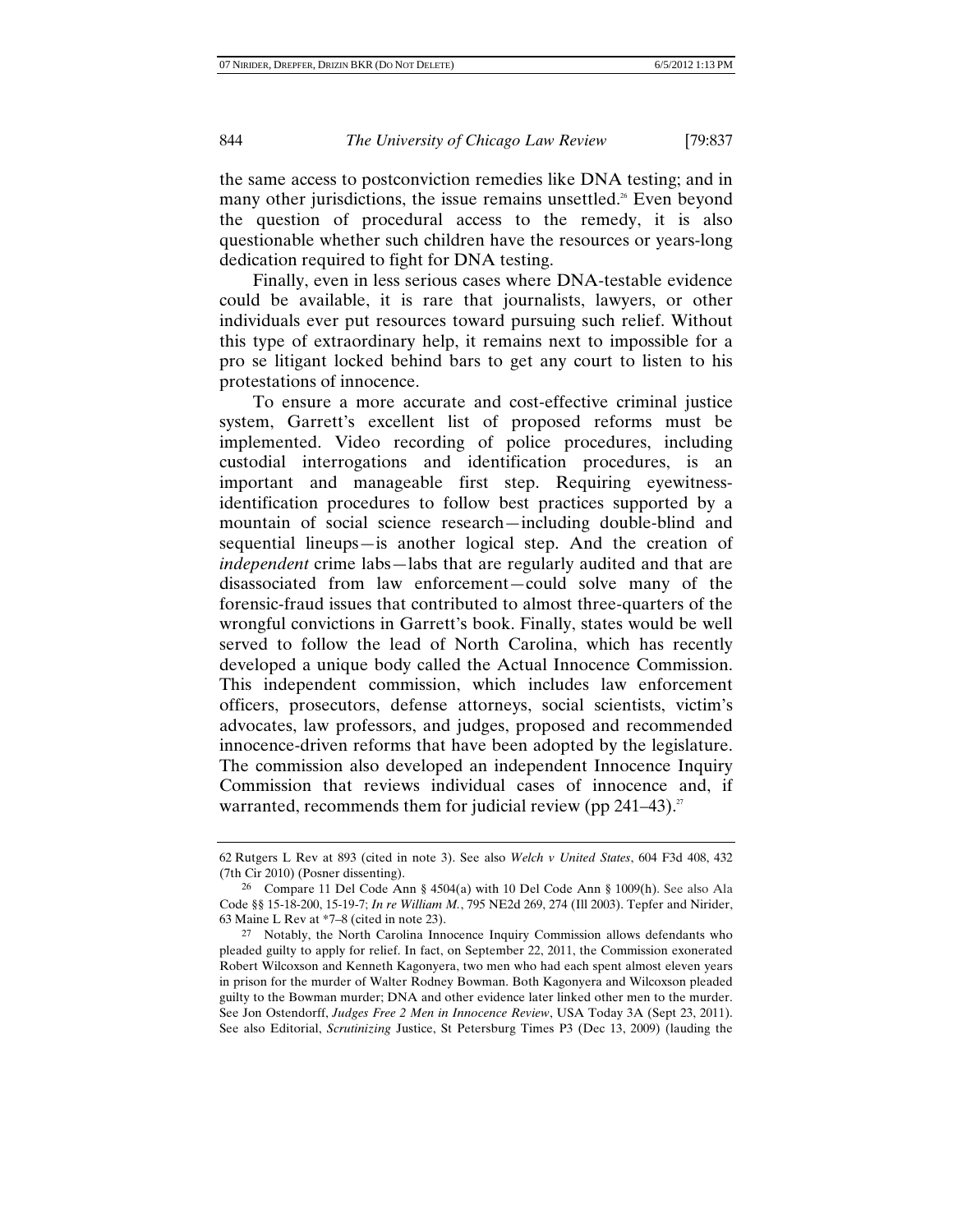Until these and other reforms are instituted, however, something else can be done: prosecutors, judges, and even defense attorneys can adjust their mind-sets to acknowledge and account for the reality of wrongful convictions. Such an adjustment necessarily includes not immediately discounting non-DNA evidence of innocence. Because the vast majority of convicted defendants will never have DNA to test, exculpatory evidence—such as a recantation from a crucial witness or new information about an alternative suspect—should be carefully scrutinized. At bare minimum, courts should order evidentiary hearings to determine the reliability of this kind of new information from witnesses under oath, appointing counsel for indigent defendants.

Sadly, we appear to be very far away from this kind of progress. One of the most disheartening portions of Garrett's book is his eighth chapter, entitled "Exoneration." Here, Garrett details the "[l]ong [r]oad to [e]xoneration" faced by the exonerees he studied, even after DNA evidence proved their innocence (pp 215–17). In too many of the 250 cases, prosecutors and courts often resisted efforts even to test available and probative evidence (p 216). Equally troublingly, these 250 individuals had to wait on average over a full calendar year to become officially exonerated *after* postconviction DNA results conclusively proved their innocence (p 216).

## II. THE CONTAMINATION OF CONFESSIONS

The first systemic problem underlying wrongful convictions that Garrett identifies in *Convicting the Innocent* is the problem of false confessions (p 8). Given that the number of wrongful convictions based on false confessions pales in comparison with those involving eyewitness identification errors, flawed forensics, or even jailhouse snitches (p 279), his choice to begin with a chapter on false confessions is bold. It is a wise choice, however, given that the concept is absolutely foreign to so many. Many jurors—and many members of the general public and even of the legal profession struggle profoundly with the idea that a person would ever confess to a crime that he or she did not commit.<sup>28</sup> It is for this reason that  $-$ 

creation of a Florida organization modeled after North Carolina's Actual Innocence Commision).

<sup>28</sup> See *Colorado v Connelly*, 479 US 157, 182 (1986) (Brennan dissenting) (observing that "[t]riers of fact accord confessions such heavy weight in their determinations that 'the introduction of a confession makes the other aspects of a trial in court superfluous'"); *Miranda v Arizona*, 384 US 436, 466 (1966), citing *Mapp v Ohio*, 367 US 643, 685 (1961) (Harlan dissenting) (explaining that a confession is "the most compelling possible evidence of guilt"); *Hopt v Utah*, 110 US 574, 584–85 (1884) (recognizing that a "voluntary confession of guilt is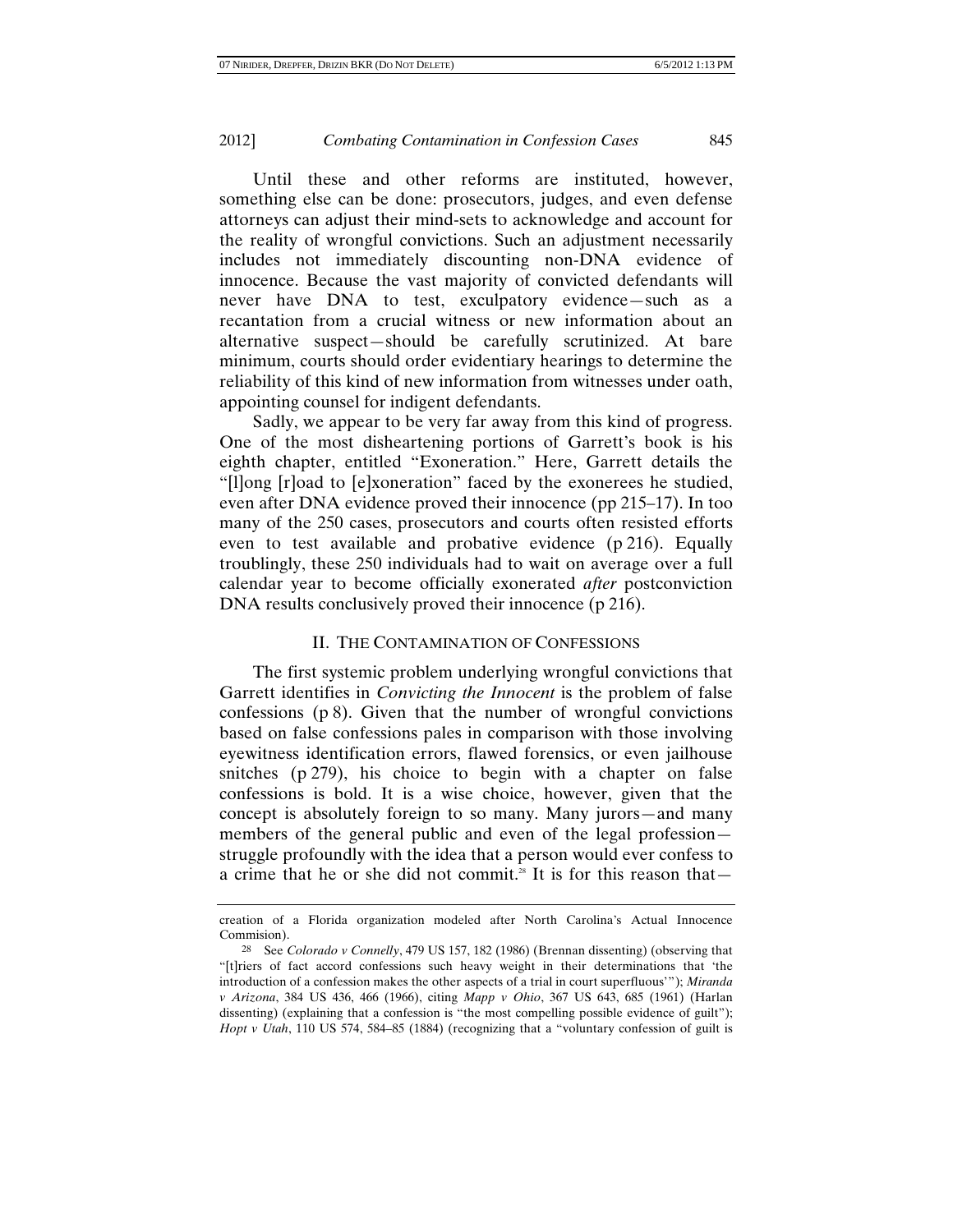although false confessions may be less prevalent than other sources of error—the road to exoneration for false confessors is often exceptionally long and exceptionally arduous.

Garrett's analysis and findings concerning false confessions are nothing short of groundbreaking. At the beginning of his foray into the case materials, Garrett expected that the DNA exonerees' confessions would lack detail and be riddled with errors (pp 18–19). Stunningly, he found just the opposite: in thirty-eight of the forty false confessions he studied, the confessions were detailed and often factually accurate descriptions of the criminal acts (pp 19–20). If these men are truly innocent, Garrett asks the reader, how is it that they were able to give such detailed and accurate confessions? His answer is that their DNA-proven false confessions were "contaminated" forms of evidence—as tainted and unreliable as contaminated physical evidence.

What is contamination? Many who watch television crime dramas like *Law & Order* or *CSI* probably associate the notion of contamination with evidence mishandling at a crime scene or in a crime lab. In this context, contamination is defined as the "unwanted transfer of material from another source to a piece of physical evidence."29 To prevent contamination, state technicians usually create a perimeter around a crime scene using yellow tape of the type made familiar in television and movies. Other standard precautions include identifying a path of entry into the crime scene and an exit path out of it, preventing unauthorized individuals from accessing the crime scene, and keeping a log of all those who enter the scene.30 Police personnel who enter a crime scene must also wear protective clothing—gloves, masks, eyewear, and footwear—both to protect themselves from biological or chemical hazards and to protect the evidence from contamination. In the crime lab, similarly, technicians must wear masks, hairnets, and gloves to keep their own hair, skin cells, or saliva off evidence samples. A simple sneeze or an

among the most effectual proofs in the law"). See also Saul M. Kassin and Katherine Neumann, *On the Power of Confession Evidence: An Experimental Test of the Fundamental Difference Hypothesis*, 21 L & Human Beh 469, 481 (1997); Gerald R. Miller and F. Joseph Boster, *Three Images of the Trial: Their Implications for Psychological Research*, in Bruce Dennis Sales, ed, *Psychology in the Legal Process* 19, 20–21 (Spectrum 1977).

<sup>29</sup> National Institute of Justice, Office of Justice Programs, *Crime Scene Investigation: A Guide for Law Enforcement* 42 (Department of Justice 2000), online at https://www.ncjrs.gov /pdffiles1/nij/178280.pdf (visited Nov 16, 2011).

<sup>30</sup> Id at 19–20.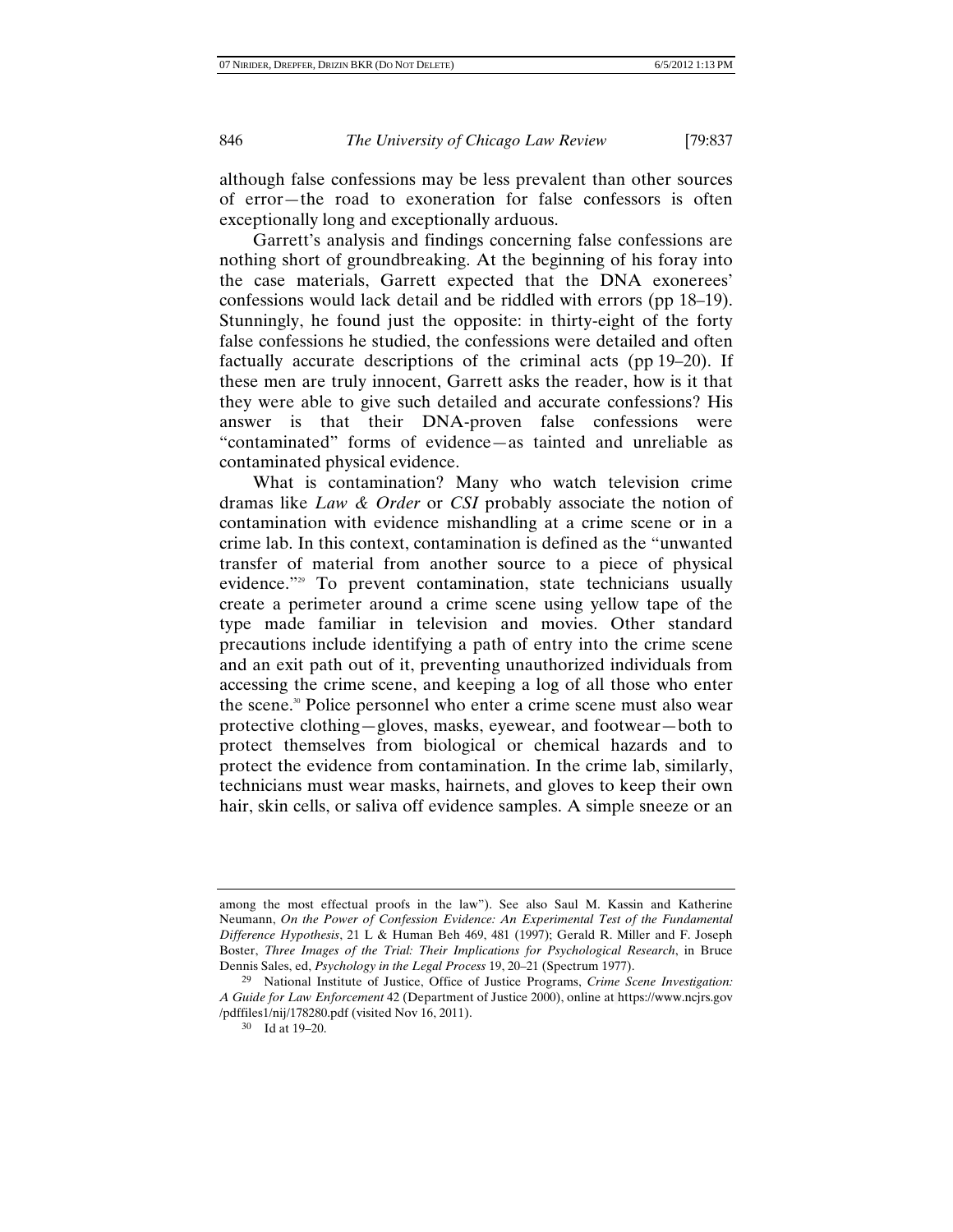errant hair could compromise the evidence and jeopardize the chances of conviction.<sup>31</sup>

In the confession context, contamination is the transfer of inside information—nonpublic details about the crime that only the true perpetrator could have known—from one person to another person during a police investigation.<sup>32</sup> The problem of contamination in false confession cases usually arises during interrogation itself, when the interrogator pressures a suspect to accept a particular account of the crime story—one that usually squares with the interrogator's preordained theory of how the crime occurred. The interrogator then uses leading questions, deliberately or inadvertently, to suggest specific facts about the crime to the suspect, which are then parroted back in the form of a confession. The presence of these types of specific facts in the suspect's confession lends it credibility and creates an all-important illusion of corroboration.

Just as crime scene technicians are trained to avoid contaminating crime scenes, police interrogators are trained to avoid contaminating confessions. As Joseph Buckley, the president of the leading police-interrogation training firm in the United States and coauthor of the leading interrogation-training manual in the United States, said in 2006:

[I]t is imperative that interrogators do not reveal details of the crime so that they can use the disclosure of such information by the suspect as verification of the confession's authenticity. In each case there should be documented "hold back" information about the details of how the crime was committed; details from the crime scene; details about specific activities perpetrated by

<sup>31</sup> Christopher B. Mueller, *Introduction: O.J. Simpson and the Criminal Justice System on Trial*, 67 U Colo L Rev 727, 734 (1996). When people of a certain generation think of contamination, they think of the O.J. Simpson case. It was during this highly publicized trial that defense lawyer Barry Scheck introduced the public to the problem of evidence contamination when he attacked the collection procedures of the LAPD and the testing procedures of the LAPD's crime lab. Scheck carefully demonstrated how human error could have compromised the reliability of the evidence, educating viewers on the importance of changing gloves each time a piece of evidence is handled. Scheck also highlighted the "cesspool of contamination" at the LAPD's crime lab, demonstrating that reference vials containing blood standards of both Nicole Brown Simpson and Ron Goldman contained DNA alleles that came from O.J. Simpson. See William C. Thompson, *DNA Evidence in the O.J. Simpson Trial*, 67 U Colo L Rev 827, 832–40 (1996).

<sup>32</sup> See Richard J. Ofshe and Richard A. Leo, *The Decision to Confess Falsely: Rational Choice and Irrational Action*, 74 Denver U L Rev 979, 993 (1997).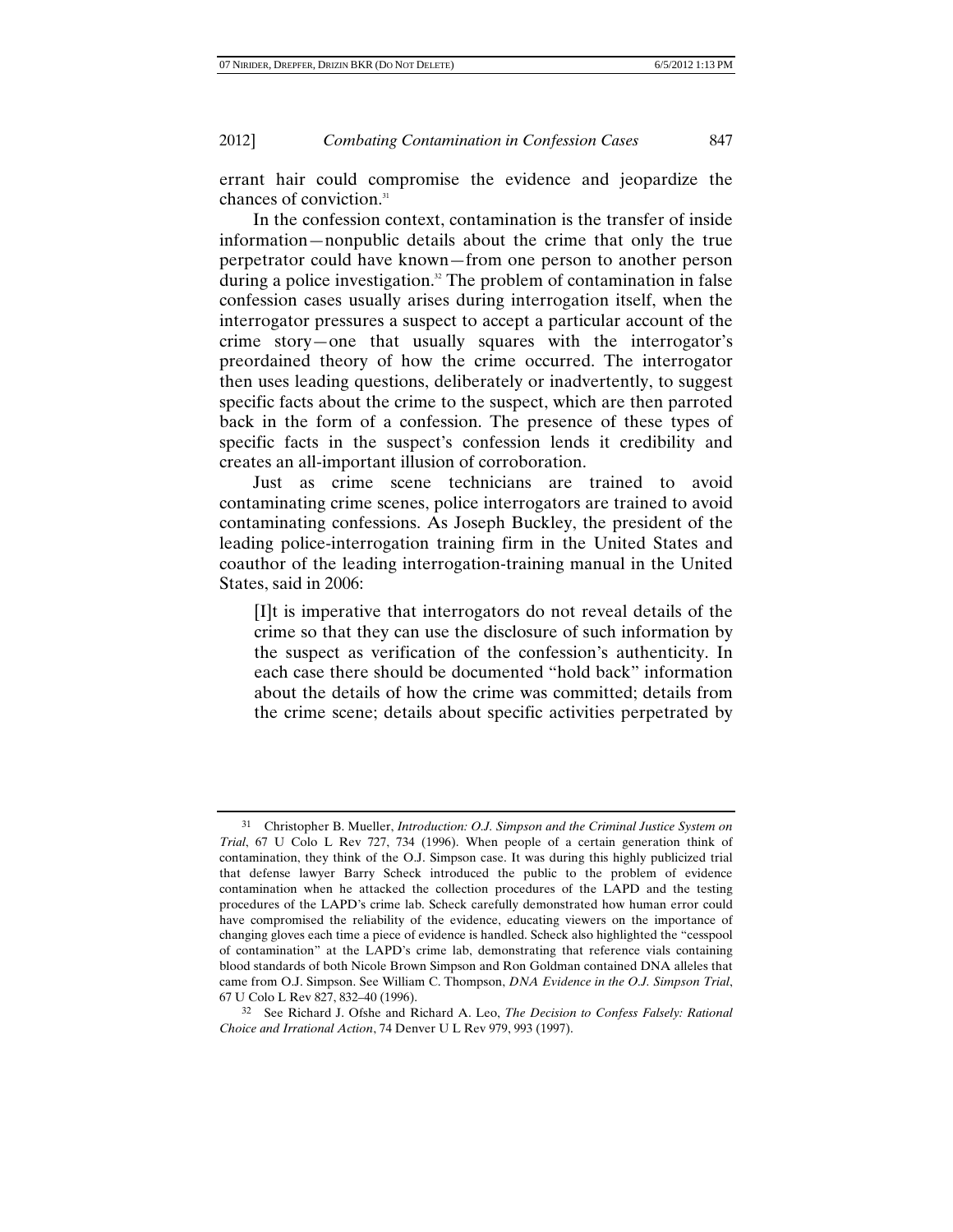the offender; etc. The goal is to match the suspect's confession against these details to establish the veracity of the statement.<sup>33</sup>

Indeed, contamination is counterproductive, because it prevents police from testing and corroborating the reliability of the admissions and confessions they elicit. They are simply unable to distinguish true from false confessions because both contain "guilty" knowledge.<sup>34</sup> More importantly, contamination can jeopardize public safety by blinding police to the reality that the true perpetrator is still on the streets. For these reasons, law enforcement trainers and leaders almost universally agree that contamination has no legitimate place in American interrogation.

The problem of police contamination in the interrogation room triggers a number of events at trial that only increase the likelihood of a wrongful conviction. In his review of the trial transcripts, Garrett discovered a striking pattern. In 95 percent of the false confessions he studied, Garrett found that detectives testified that it was the defendants who offered key details about the crime (p 20). In many cases, the detectives went a step further, testifying that they scrupulously avoided leaking such details (p 20). The defendants' knowledge of these nonpublic facts then became the crux of the State's case at trial. In twenty-two of the thirty-six cases for which Garrett obtained trial transcripts, prosecutors recited the nonpublic facts in their closing arguments as evidence of the defendants' guilt (p 31).

Garrett is not the first researcher to discuss the phenomenon of confession contamination. Numerous researchers before him have described both how contamination during interrogation causes innocent suspects to incorporate accurate crime scene details into their confessions, and how jurors can be misled into thinking that defendants are guilty because their confessions appear to be corroborated.<sup>35</sup> Garrett's major contribution to this literature is his

<sup>33</sup> Joseph P. Buckley, *The Reid Technique of Interviewing and Interrogation*, in Tom Williamson, ed, *Investigative Interviewing: Rights, Research, Regulation* 190, 204–05 (Willan 2005).

<sup>34</sup> As Dr. Richard Leo has noted, the failure of the police to ferret out false confessions on the front lines of the investigative process sets in motion a stunning series of consequences for the innocent. Suspects who confess are more likely to be charged, detained pending trial, pressured by their attorneys to plead guilty, convicted at trial, and sentenced to serve more time. See Richard A. Leo, *Inside the Interrogation Room*, 86 J Crim L & Criminol 266, 298–99 (1996). See also Richard A. Leo, *Police Interrogation and American Justice* 248 (Harvard 2008).

<sup>35</sup> See Garrett, 62 Stan L Rev at 1066–92 (cited in note 20); Leo, *Police Interrogation* at 165–73 (cited in note 34); Richard A. Leo, et al, *Bringing Reliability Back In: False Confessions and Legal Safeguards in the Twenty-First Century*, 2006 Wis L Rev 479, 511; Saul M. Kassin, *A Critical Appraisal of Modern Police Interrogations*, in Williamson, ed, *Investigative Interviewing* 207, 221–23 (cited in note 33); Gisli H. Gudjonsson, *The Psychology*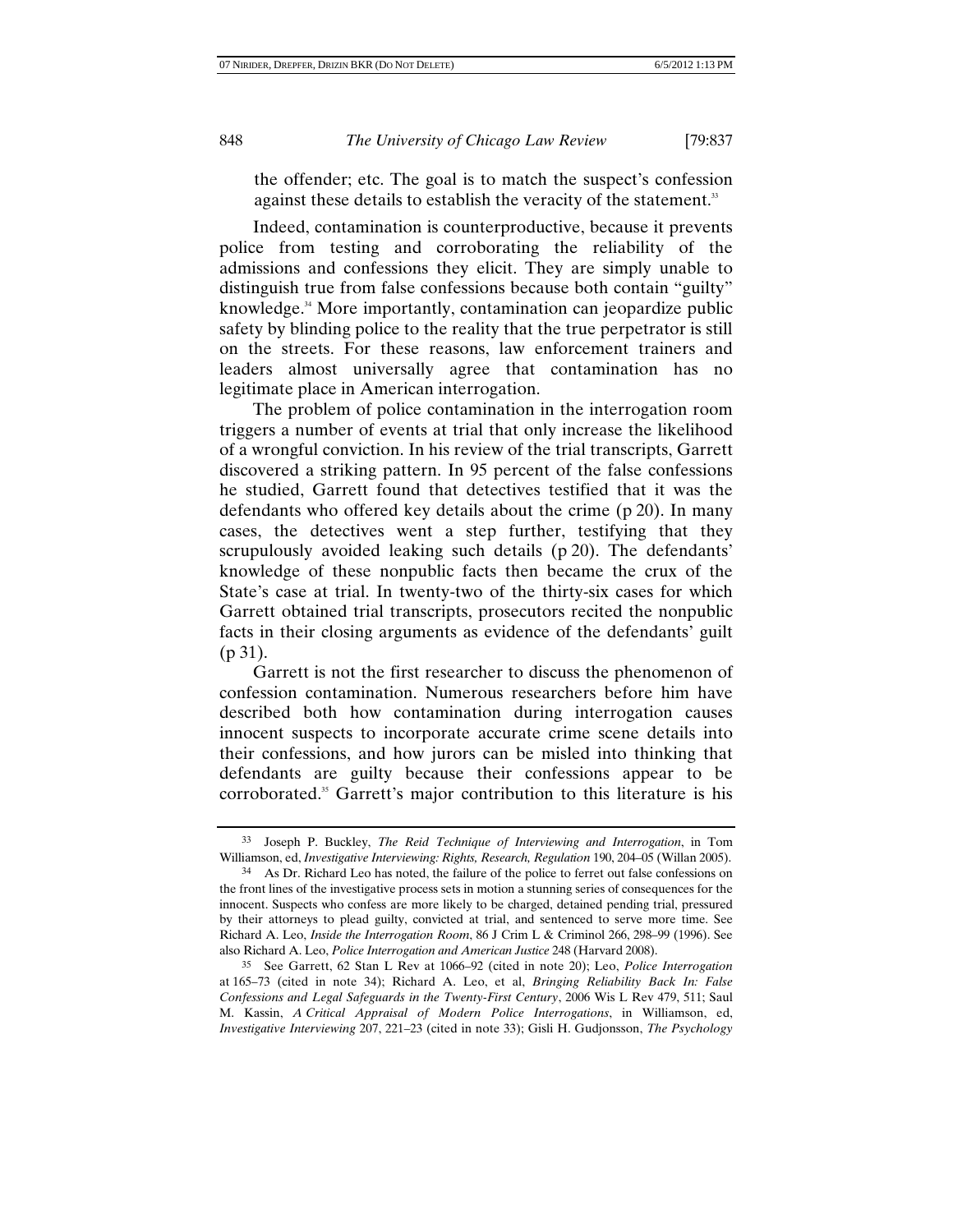finding that the problem of contamination is epidemic, not episodic, in cases of false confessions.

At bottom, confession contamination may be far more dangerous than contaminated physical evidence at a crime scene or in the crime lab. While forensic testing can reveal the unwanted presence of a technician's DNA on crime scene evidence, there is no such foolproof test to identify confession contamination. For this reason, we offer in the next Part some guidance for practitioners concerning how to identify and combat the contaminated confession.

## III. A PRACTITIONER'S GUIDE TO COMBATING CONTAMINATION IN CONFESSION CASES

To facilitate our discussion of contaminated confessions, we will use the confession of sixteen-year-old Brendan Dassey as a case study.<sup>36</sup> In 2006, Brendan was accused of helping his uncle sexually assault and murder a young woman in Wisconsin.<sup>37</sup> He was a specialeducation student who had never before been in trouble with the law—but that would change after a young woman who made a living photographing cars for classified ads went missing. Suspicion fell on Brendan's uncle after police learned that she had last been seen at his home photographing a vehicle that was for sale. That suspicion was amplified when her abandoned SUV was found covered in branches on Brendan's uncle's property with its license plates missing—and it hit a fevered frenzy when her charred remains were found in a bonfire pit behind his uncle's garage.<sup>38</sup> The media swarmed over the gruesome story like ants on a juicy piece of fruit made all the more juicy, in this case, by the fact that Brendan's uncle was Steven Avery, Wisconsin's first DNA exoneree. If the story of Avery's DNA-driven redemption had been trumpeted in the press, his apparent subsequent fall from grace was blared at top volume.

*of Interrogations and Confessions: A Handbook* 178–79 (Wiley 2003); Richard A. Leo and Richard J. Ofshe, *The Consequences of False Confessions: Deprivations of Liberty and Miscarriages of Justice in the Age of Psychological Interrogation*, 88 J Crim L & Criminol 429, 438 & n 24, 439–40 (1998); Gisli H. Gudjonsson, *The Psychology of Interrogations, Confessions and Testimony* 259 (Wiley 1992).

<sup>36</sup> The authors are postconviction counsel for Brendan Dassey, who was convicted in 2007 of murder and is currently appealing his conviction. The facts relating to Brendan's confession are taken from Memorandum of Facts and Law Accompanying Section 809.30 Post-Conviction Motion, *State v Dassey*, No 2006 CF 88 (Manitowoc County, Wis, filed Aug 21, 2009) ("Dassey Memorandum of Facts"), online at http://cwcy.org/resources/67\_attach \_Memorandum%20of%20Facts%20and%20Law%20with%20Signatures.pdf (visited Nov 16,  $2011$ ).

Id at \*36–37.

<sup>38</sup> Id at \*2–3, 5.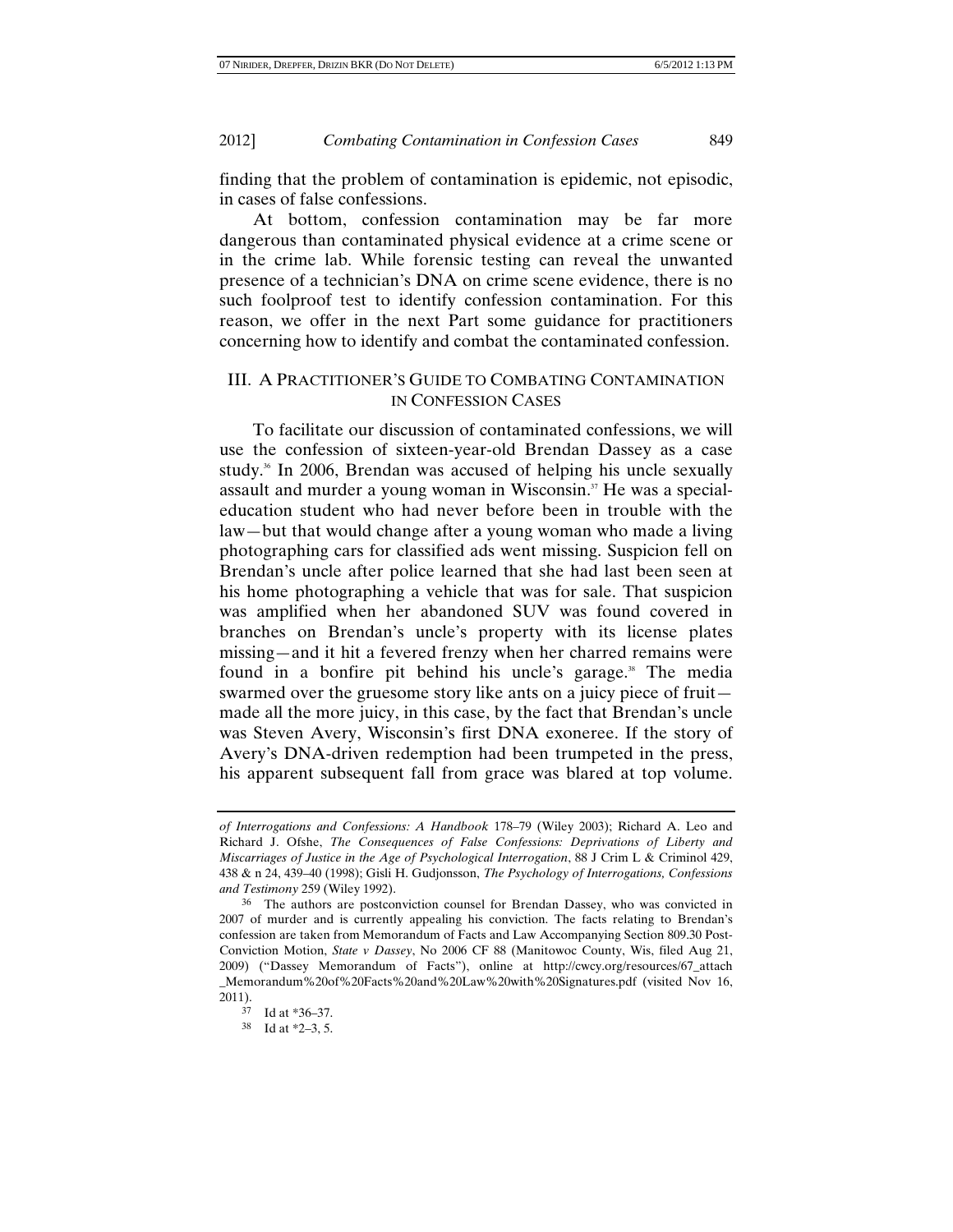Nearly every fact about the investigation into the case was publicized in television broadcasts and newspaper headlines across Wisconsin and the country.39

After Steven was arrested, however, the case went cold very quickly. Little additional evidence against him was found, despite one of the largest investigations in Wisconsin history.<sup>40</sup> Perhaps frustrated by the unforgiving media spotlight, investigators eventually turned to his sixteen-year-old nephew, Brendan Dassey, who lived next door to Avery.<sup>41</sup> Brendan was of interest in part because he had told investigators that he had attended a bonfire at his uncle's house on the night that the victim went missing, although he'd always said he saw nothing suspicious in the fire. Based on little else, investigators interviewed him outside the presence of a parent or attorney twice on February 27, 2006, and followed up with a fullblown interrogation two days later, on March  $1,2006.^{\circ}$ 

After undergoing interrogation—which would later be challenged postconviction as psychologically coercive<sup>43</sup>—Brendan eventually began making inculpatory statements indicating not only that he was at the bonfire, but that he had, in fact, seen a body in the fire.<sup>44</sup> When pushed by investigators, he eventually told a story in which, while delivering the mail to his uncle's house, he stumbled upon Avery sexually assaulting the victim and—at Avery's urging took part in the assault and subsequent murder.<sup>45</sup>

At this point in the interrogation, the investigators needed Brendan to deliver the correct narrative regarding the victim's murder. Interrogators have long held, after all, that the key to obtaining a convincing confession is to get the suspect to produce a postadmission narrative that coincides with the facts of the crime.<sup>46</sup> And while in the abstract it was plausible that the victim had been sexually assaulted, there was no evidence of any such assault either on her remains or in the uncle's home.<sup>47</sup> The only physical evidence that investigators had been able to glean from her remains, in fact, indicated that she had been shot in the head.<sup>48</sup> While Brendan's

<sup>39</sup> See id at \*6–8.

<sup>40</sup> See Dassey Memorandum of Facts at \*11–12 (cited in note 36).

<sup>41</sup> Id at \*1.

<sup>42</sup> Id at \*12–35.

<sup>43</sup> See id at \*112.

<sup>44</sup> Id at Dassey Memorandum of Facts at \*14–15 (cited in note 36).

<sup>45</sup> Id at \*23–27.

<sup>46</sup> Fred E. Inbau, et al, *Essentials of the Reid Technique: Criminal Interrogation and Confessions* 213–17 (Jones & Bartlett 2005).

<sup>47</sup> Dassey Memorandum of Facts at \*11–12 (cited in note 36).

<sup>48</sup> See id at \*5.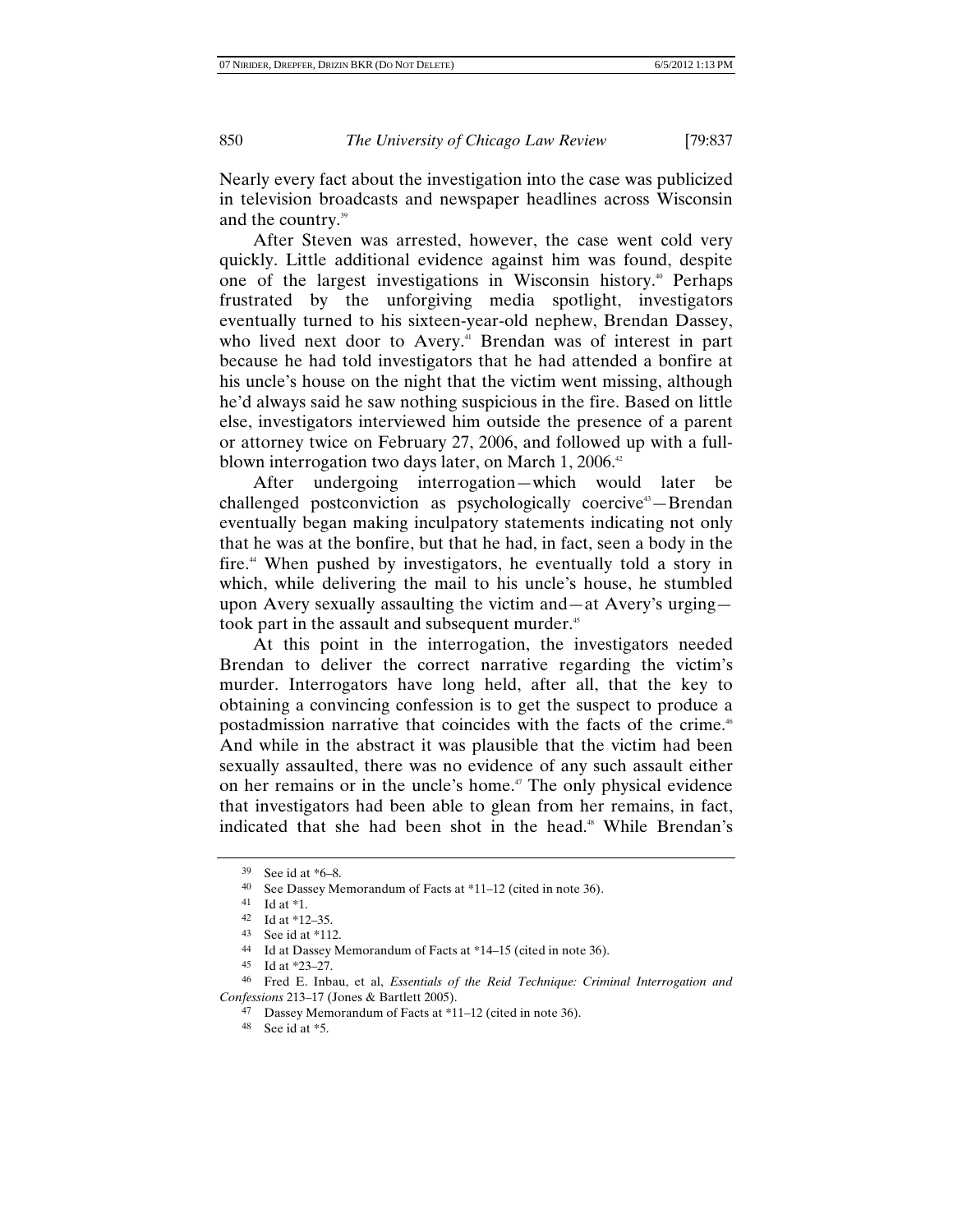account of sexual assault was good theater, the investigators needed more to prove their murder case. They needed him to give a statement that matched the physical evidence; they needed him to say that she had been shot. The following exchange ensued.

| Officer: | What happens $next? \ldots$                                    |
|----------|----------------------------------------------------------------|
| Brendan: | Then he went in, back in there and he stabbed<br>$her. \ldots$ |
| Officer: | We know he did something else to her, what else did            |
|          | he do to her?                                                  |
| Brendan: | He choked her                                                  |
| Officer: | What else did he do to her? We know something else             |
|          | was done. Tell us, and what else did you do? Come              |
|          | on. Something with the head. Brendan?                          |
| Brendan: | Huh?                                                           |
| Officer: | What else did you guys do, come on                             |
| Brendan: | That he cut off her hair                                       |
| Officer: | OK, what else? What else was done to her head?                 |
| Brendan: | That he punched her.                                           |
| Officer: | What else? [pause]What else? What did he make                  |
|          | you do to her? [pause] What did he make you do                 |
|          | Brendan? It's OK, what did he make you do?                     |
| Brendan: | Cut her.                                                       |
| Officer: | Cut her where?                                                 |
| Brendan: | On her throat                                                  |
| Officer: | What else happens to her in her head? It's                     |
|          | extremely, extremely important you tell us this, for           |
|          | us to believe you. Come on Brendan, what else?                 |
|          | [pause] We know, we just need you to tell us.                  |
| Brendan: | That's all I can remember.                                     |
| Officer: | All right, I'm just gonna come out and ask you. Who            |
|          | shot her in the head?                                          |
| Brendan: | He did.                                                        |
| Officer: | Then why didn't you tell us that?                              |
| Brendan: | Cuz I couldn't think of it. <sup>49</sup>                      |

After obtaining this admission, the investigators went on to elicit a number of other details from Brendan, including the fact that he

<sup>49</sup> Calumet County Sheriff's Department, *Interview of Brendan Dassey*, Complaint No 05-0157-955 \*578–79, 584–87 (Mar 1, 2006), online at http:// convolutedbrian.com.s3.amazonaws.com/dassey/01Mar2006/01Mar2006Transcript.pdf (visited Nov 15, 2011). The interrogation excerpts herein have been shortened. In addition, for simplicity, the questions posed by two interrogators have been collapsed into one "Officer."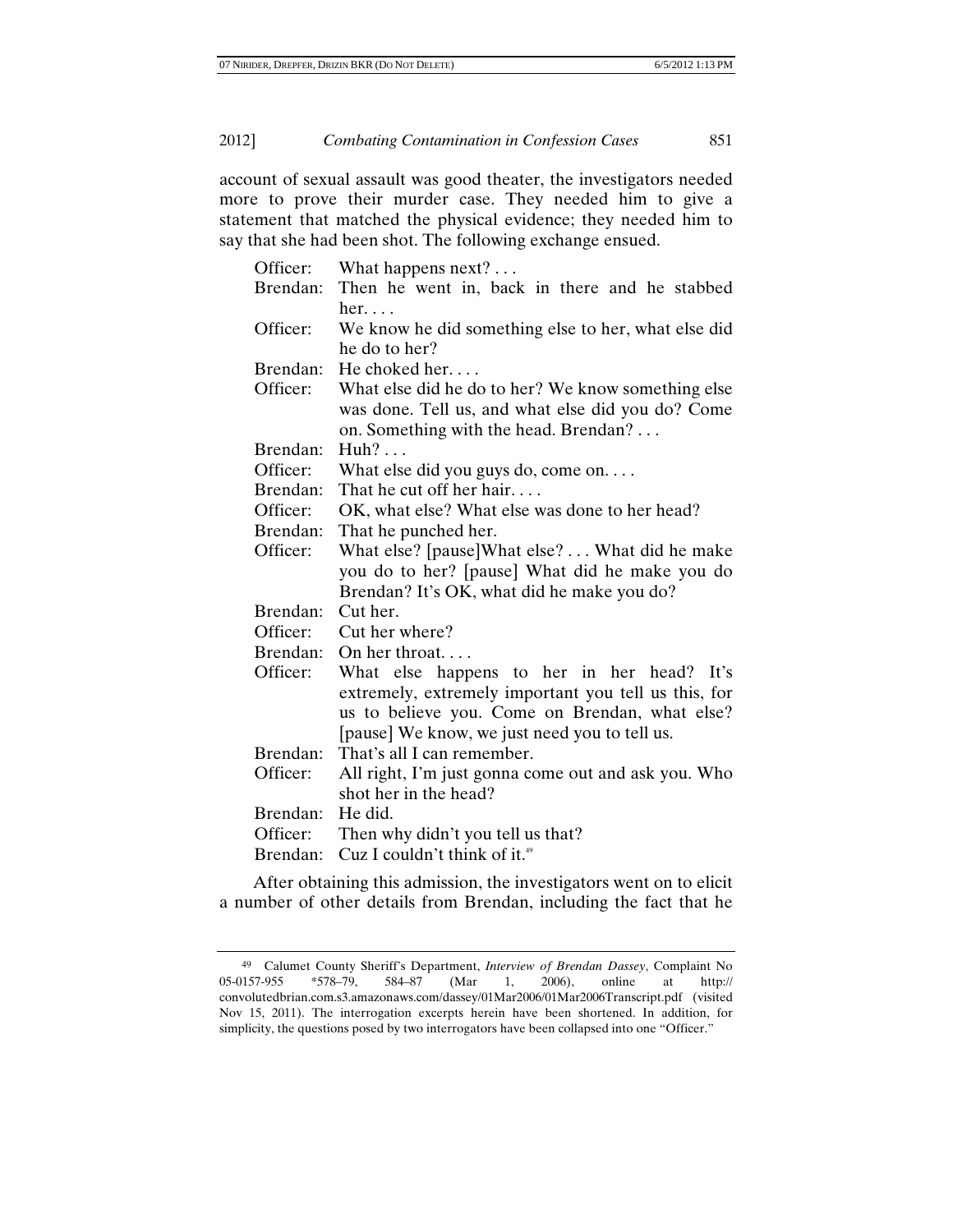and his uncle had cleaned up using a bottle of bleach from Avery's bathroom; the fact that he and his uncle had purportedly hidden the SUV in a section of Avery's property known as the "pit" area; and the fact that the SUV's license plates had been removed. These facts were elicited in the following exchanges.<sup>50</sup>

| Officer: | [W] hat do you guys do next?                                                                                |
|----------|-------------------------------------------------------------------------------------------------------------|
| Brendan: | Go take the jeep down in the pit.                                                                           |
| Officer: | Tell us how                                                                                                 |
|          | Brendan: He drove it down there and  he put it back by the<br>trees and covered it with branches and a hood |
| Officer: | OK. After [Avery] put the car there, what do you do<br>next?                                                |
| Brendan: | We walk out                                                                                                 |
| Officer: | [T] he license plates were taken off the car, who did                                                       |
|          | that?                                                                                                       |
| Brendan: | I don't know.                                                                                               |
| Officer: | Did you do that?                                                                                            |
|          | Brendan: [shakes head "no"] No.                                                                             |
| Officer: | Did [Avery] do that?                                                                                        |
| Brendan: | Yeah                                                                                                        |
| Officer: | If we took you to that garage, would you be able to                                                         |
|          | show us where [you cleaned]?                                                                                |
| Brendan: | Yeah                                                                                                        |
| Officer: | Where'd you get the bleach from?                                                                            |
| Brendan: | In his house by, in his bathroom.                                                                           |

 Brendan's entire interrogation was captured on camera, per the Wisconsin Supreme Court's July 2005 ruling that required any statements made by juveniles during interrogations to be electronically recorded.<sup>51</sup>

How should a defense practitioner proceed when confronted with a detailed confession like this one? The answer is simple. As Garrett notes, most false confessions nonetheless include largely correct statements about how the crime occurred due to contamination (p 20). Therefore, a defense practitioner must review the confession with an eye to answering one key question: was the client ever able to produce any verifiably true facts about the crime, *absent* contamination?

The first step in answering this question is to investigate the confession for potential contamination. Contamination usually arises

<sup>50</sup> Id at \*600–02, 610.

<sup>51</sup> See *In re Jerrell C.J.*, 699 NW2d 110, 123 (Wis 2005).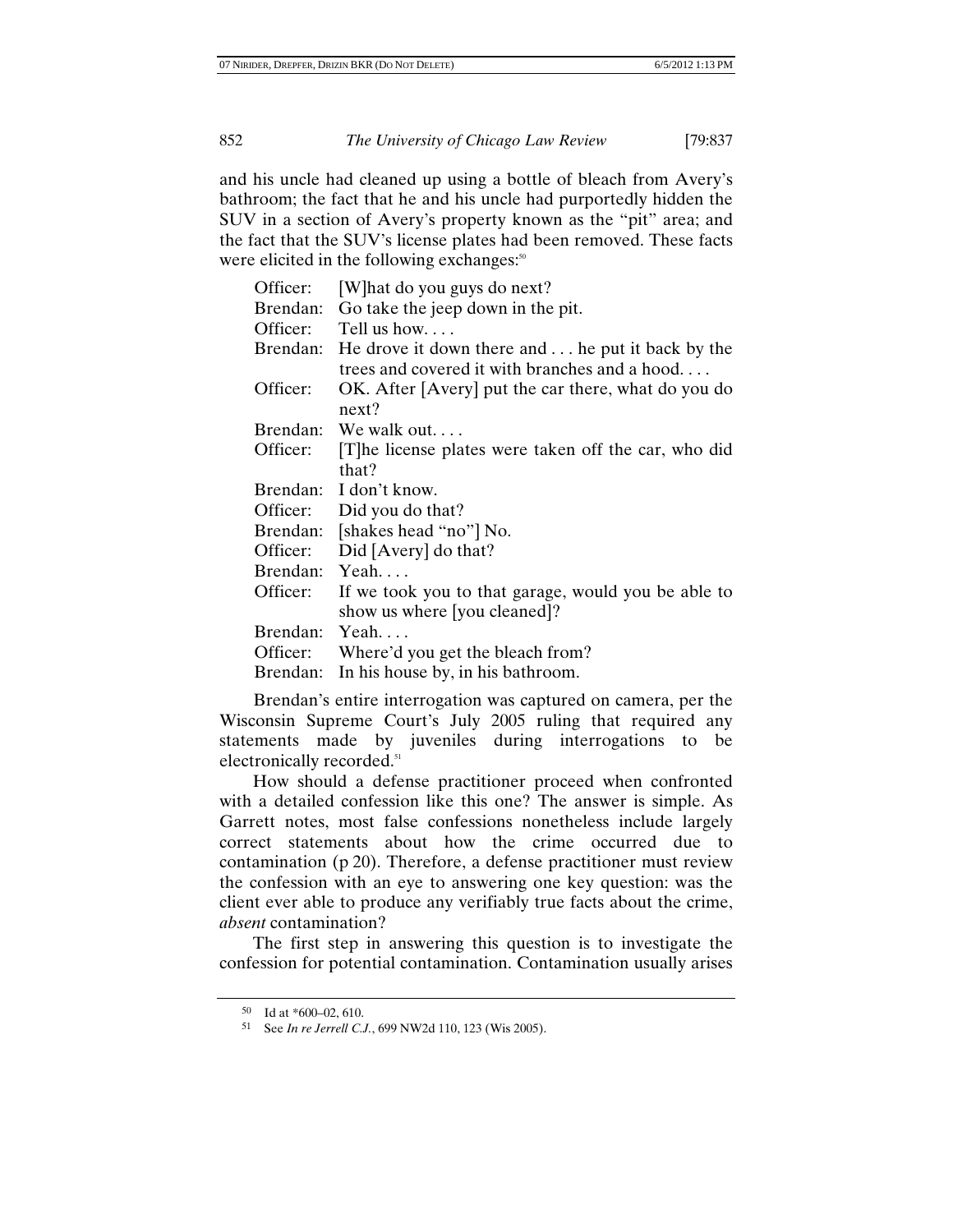out of fact-feeding by police, as Garrett identifies (p 28), but it can also result from a suspect's exposure to media coverage, knowledge of community gossip or rumors about the case, and independent familiarity with the crime scene. Each of these sources should be investigated in turn.

Examining whether police fed facts to a suspect is a simple task that can be enormously fruitful—but it is not always possible. As Garrett emphasizes, the review of an interrogation for fact-feeding is almost impossible in the absence of an electronic recording of the interrogation *in its entirety*. He points out that many jurisdictions record only the suspect's final statement, in which the suspect delivers a story of guilt in response to investigators' open-ended questions (p 32)—a story that has often been rehearsed, sometimes for hours, before the recorder was turned on (p 32). Such recordings are not useful for the purpose of detecting contamination. $52$  Instead, it is essential to have a recording of the entire process of interrogation (pp 43, 247–48), including the all-important stage during which police extract a postadmission narrative account of how the crime unfolded. If the suspect cannot get the facts of the crime right during this stage, police tend to begin questioning him in a leading style, perhaps inadvertently and often out of frustration (pp 33–34). Those leading questions, however, feed the suspect facts about the crime that can be later parroted back (pp 33–34, 43–44). An inquiry into whether factfeeding occurred, accordingly, requires a transcript of the interrogation and a close and careful hunt for leading questions.

While most contamination takes the form of fact-feeding, other sources of contamination should also be investigated. Whether a suspect could have learned facts about the crime from media coverage, of course, will only be a factor in relatively rare highprofile cases. In those cases, however, a defense practitioner should first learn the sources of media to which the client had been exposed in the time period between the crime and his confession; and he should make every effort to obtain copies of those news stories, whether in the form of television news transcripts, newspaper articles, blog postings, or police press releases. By reviewing those

<sup>52</sup> The failure to record the interrogation process in its entirety has implications for trial. If an interrogation is unrecorded, then the interrogator is free to assert that crime facts were volunteered by the suspect, at which point the trial may well devolve into a swearing contest between the suspect and the interrogators concerning who was the true source of the details in the confession. If the entire process is recorded, however, then it may be possible to trace contamination where it exists.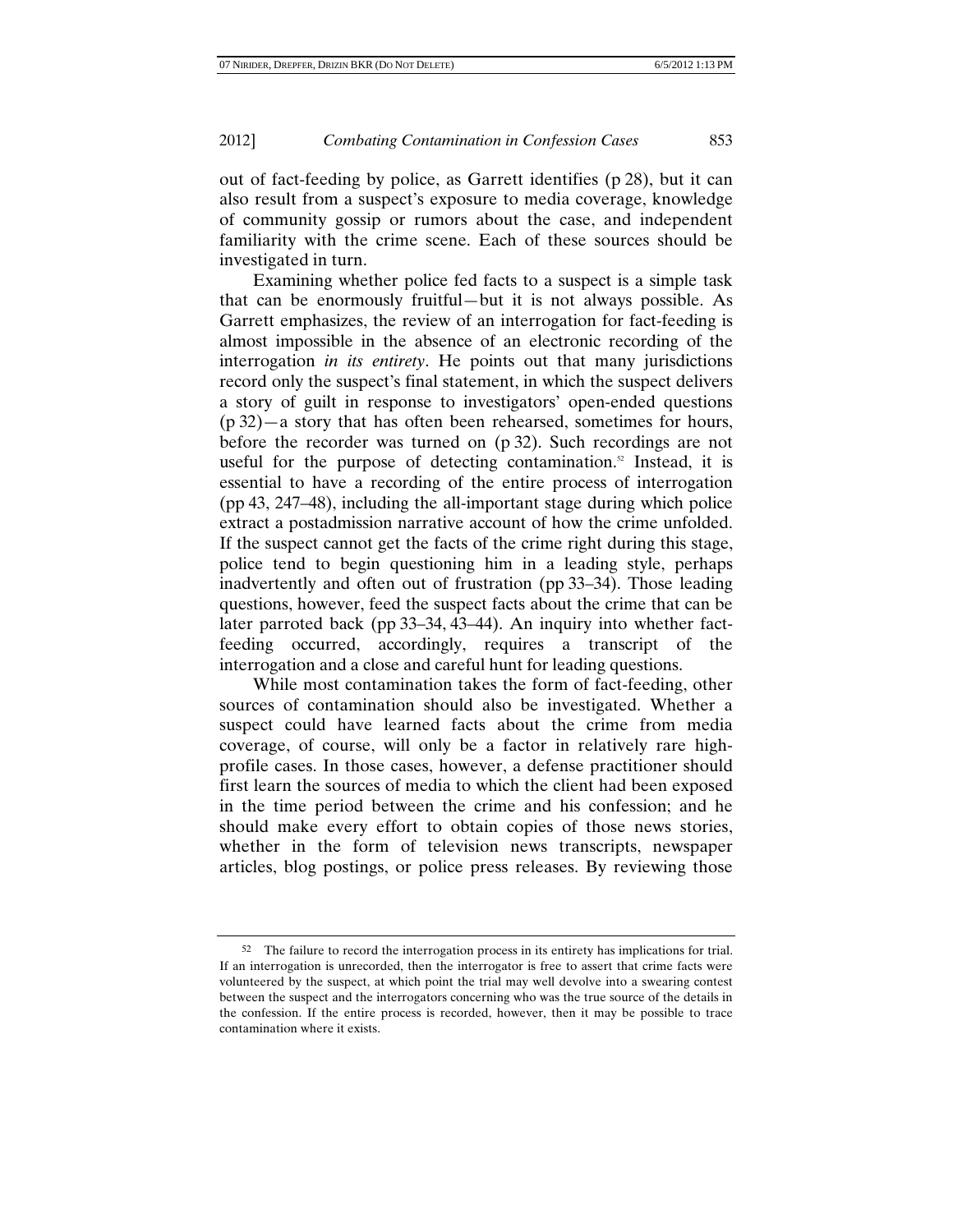news stories, the practitioner will have an understanding of what information about the crime was public knowledge.

Even where the suspect cannot point to particular media stories he himself viewed, the practitioner should nevertheless familiarize himself with all information that was in the public domain. Even if he cannot prove that the suspect read or viewed the source of media that publicized a particular fact, other people that the suspect may have known did. The information could have filtered back to the suspect through those sources.

Similarly, it is also important for the practitioner to investigate whether the client could have learned details of the crime from rumors or gossip. This avenue of inquiry, of course, is particularly fruitful in cases that generate buzz in the client's own circle of acquaintances—in cases, for instance, in which an involved party was a classmate, family member, coworker, or neighbor of the client. When that factual premise exists, practitioners should interview other members of the client's circle of acquaintances to see what facts they had heard about the crime through the rumor mill.

Finally, practitioners should also ask common-sense questions concerning the client's independent familiarity with the crime scene. Imagine a case in which a husband confesses to killing his wife with a knife that he had gotten out of the left-hand kitchen drawer. The fact that the husband correctly identified the drawer in which his own knives were stored can hardly be viewed as evidence of guilt, of course, for the simple reason that his knowledge of that fact need not have arisen solely from his participation in the crime. When reviewing a confession for this sort of contamination, accordingly, a practitioner simply needs to ask his client about his prior experience with and exposure to the crime scene.

Once all these sources of potential contamination have been identified, the practitioner will be well on his way to answering the key question: Was the client ever able to produce any verifiably true facts about the crime, *absent* contamination? To be able to answer that question completely, however, the practitioner must turn his attention to the matter of "fit." Fit can be roughly defined as the degree to which the suspect's narrative matches the provably true facts of the crime.<sup>53</sup> It is a matter that, as previously referenced, preoccupies officers during interrogation, but it should concern defense practitioners even more. Police reports, crime scene photographs and videos, witness statements, and laboratory reports,

<sup>53</sup> See Ofshe and Leo, 74 Denver U L Rev at 990–94 (cited in note 32).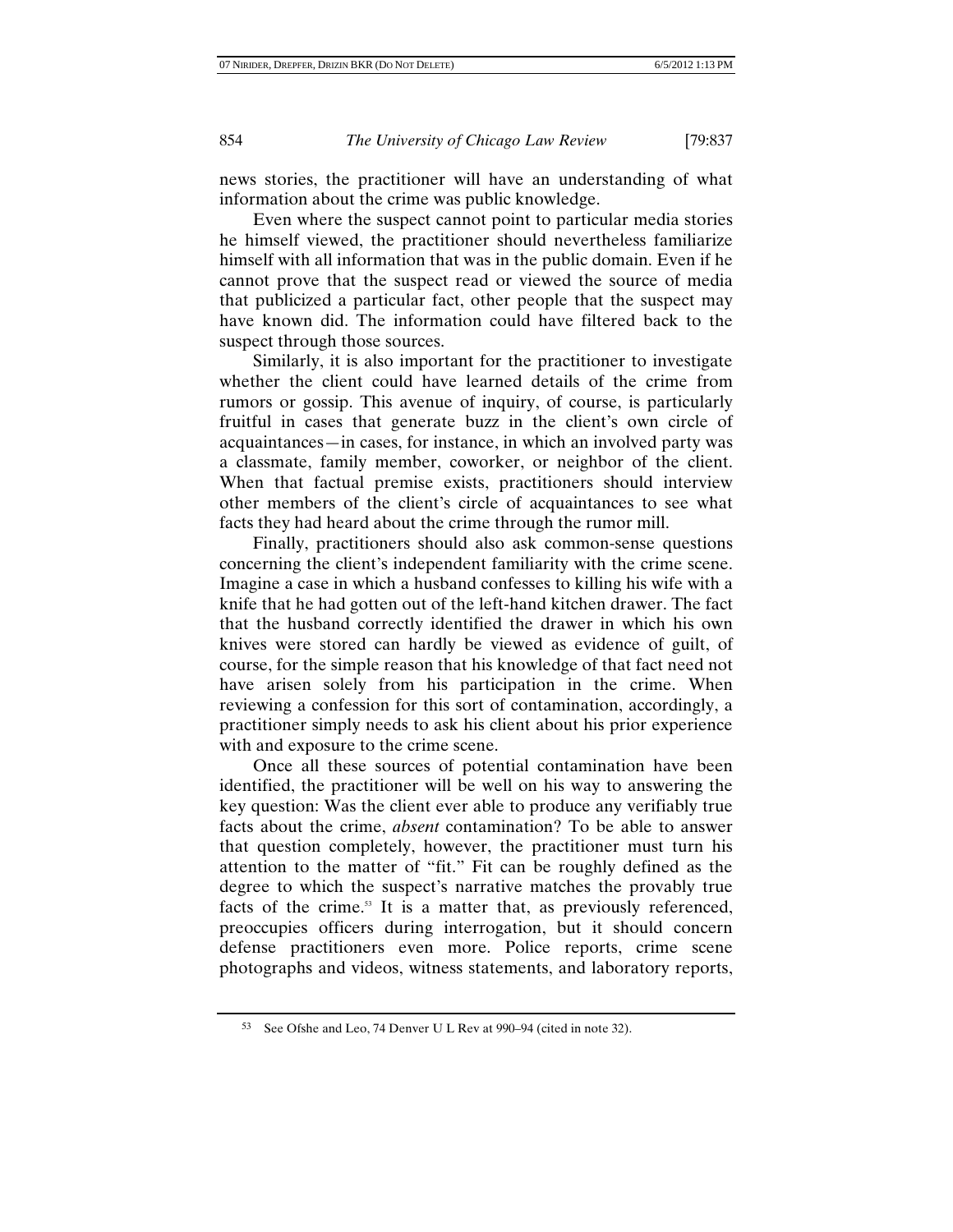of course, are all familiar sources of information concerning what can be objectively known about the crime itself.

As may be already clear, the sheer task of collecting and managing all the information that bears on this confession analysis can be daunting. It can be tempting to shortcut one's task by identifying a few instances in which the confession narrative fits the crime scene facts and concluding that the confession must be true; it can be equally tempting to identify a few instances in which the suspect appeared to volunteer unprompted details during interrogation and conclude on that basis that the confession must be true. Such shortcuts, however, are mistakes—and indeed, as Garrett's exposé makes clear, such mistakes play out in courtrooms across the country all too frequently.

Instead, a defense practitioner must cross-reference in a systematic and complete fashion the results of his investigation of contamination and fit. The best method for doing this is to create a chart that breaks down the confession, detail by painstaking detail, and sets forth (1) the sources of contamination for each detail, if any, and (2) the degree to which that detail can be corroborated by objective, physical evidence.

Brendan's confession can be charted in this manner. His knowledge of certain details—the fact that the victim was shot in the head and the fact that her vehicle's battery had been disconnected is quite obviously the product of police fact-feeding, as can be discerned from a careful review of the transcript of his interrogation. His knowledge of other details, however, is not the product of factfeeding. In fact, some of those details at first glance appear to be volunteered in response to open-ended questions.

On closer review, however, his knowledge of these other details can be traced to other sources of contamination. The media had widely publicized the fact that the victim's SUV and incinerated remains had been found on Avery's property, for instance.<sup>54</sup> Brendan, who lived next door to his uncle, was also quite familiar with these facts from overhearing his own family's discussions of the case as it unfolded.<sup>55</sup> Even the fact that the SUV had been covered with branches had been well publicized.<sup>56</sup> Further, Brendan was independently familiar with his uncle's home, which he had visited many times before, so his ability to describe where his uncle kept the bleach—in the bathroom, a room likely to be seen by a visitor—

<sup>54</sup> See Dassey Memorandum of Facts at \*6–7 (cited in note 36).

<sup>55</sup> Id at \*8–9.

<sup>56</sup> Id at \*7.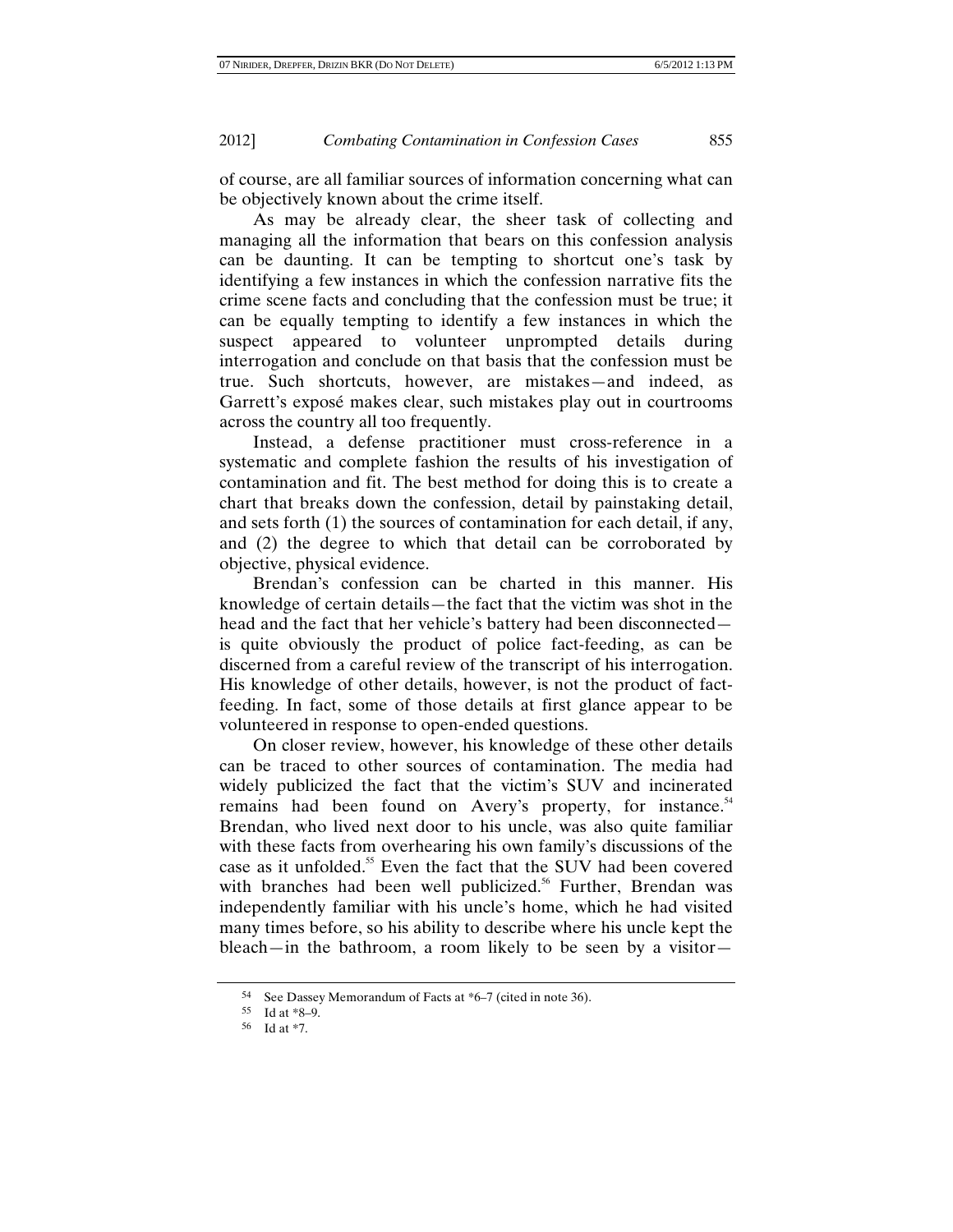again did nothing to confirm guilty knowledge. $57$  And on even closer examination, those few details that Brendan gave during his confession that are not traceable to any contamination at all prove to be incorrect or, at the least, unverifiable. Despite tearing Avery's home apart, police never were able to come up with any physical evidence—no speck of DNA, no loose strand of hair, no trace of blood—establishing that the victim had been sexually assaulted, that her hair had been cut, or that she had been stabbed.<sup>58</sup> The below table summarizes these findings.

<sup>57</sup> Id at \*1, 35.

<sup>58</sup> See Dassey Memorandum of Facts at \*11–12, 35–36 (cited in note 36).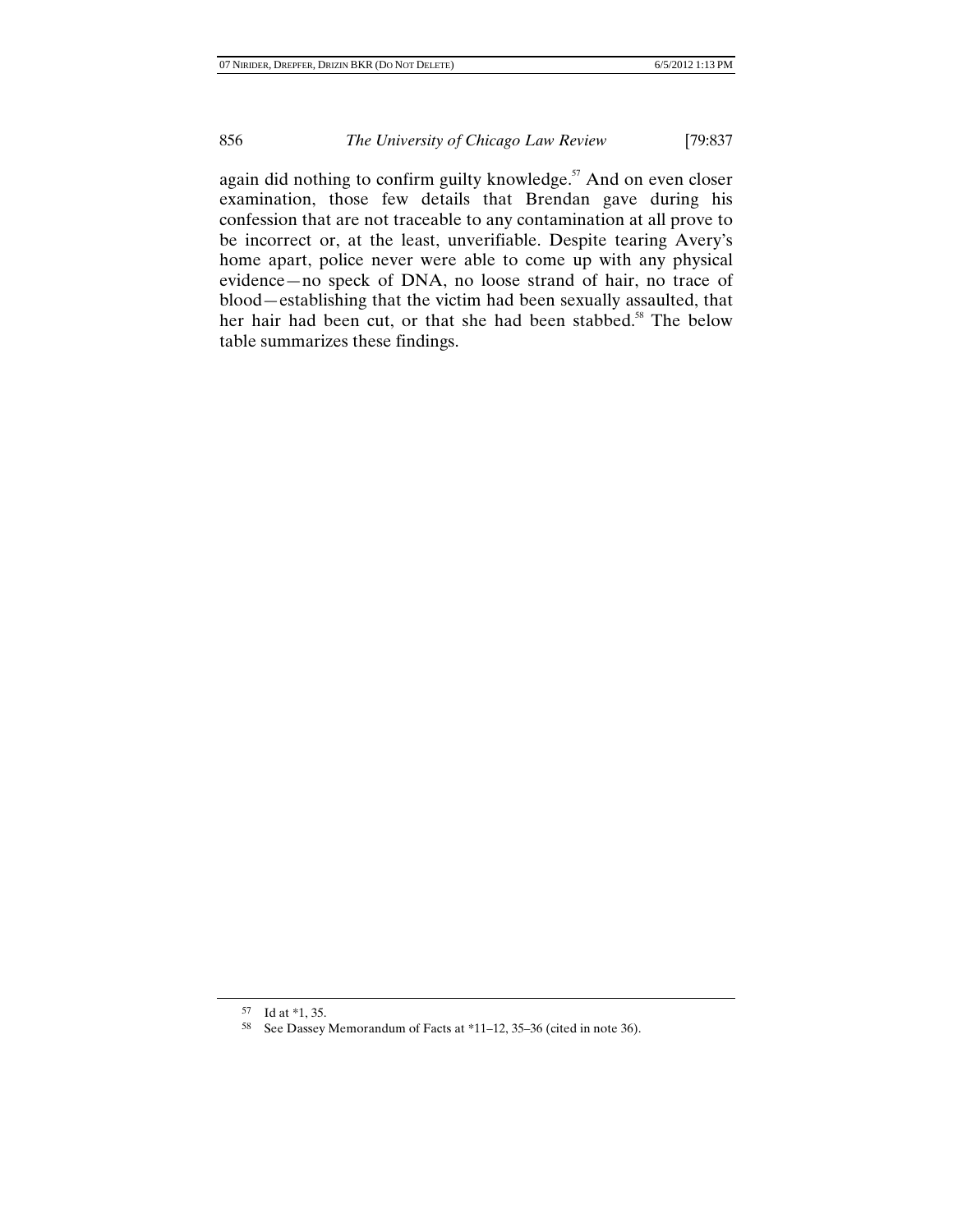## 2012] *Combating Contamination in Confession Cases* 857

| <b>Confession Detail</b>                                            | physical evidence?<br>detail match the<br>Fit: Does this | Contamination: Police<br>Prompting During<br>Interrogation<br>Source of | Contamination: Media<br>Coverage of Crime<br>Source of | Rumors and Gossip<br><b>Contamination:</b><br>Source of |
|---------------------------------------------------------------------|----------------------------------------------------------|-------------------------------------------------------------------------|--------------------------------------------------------|---------------------------------------------------------|
| The victim was<br>sexually assaulted                                | Ko                                                       |                                                                         |                                                        |                                                         |
| cut.<br>The victim's lair was                                       | š                                                        |                                                                         |                                                        |                                                         |
| the head.<br>The victim was shot in                                 | Yes                                                      | ×                                                                       |                                                        |                                                         |
| burned in Avery's pit.<br>The victim's body was                     | Yes                                                      |                                                                         | ×                                                      | ×                                                       |
| bleach in his<br>Avery kept a bottle of<br>bathroom                 | Yes                                                      |                                                                         |                                                        |                                                         |
| of Avery's land.<br>found in the "pit" area<br>The victim's SUV was | Yes                                                      |                                                                         | ×                                                      | ×                                                       |
| the victim's SUV had<br>The license plates on<br>been removed.      | Yes                                                      | ×                                                                       |                                                        |                                                         |

## TABLE 1: CONTAMINATION IN BRENDAN DASSEY'S CONFESSION

Source: Dassey Memorandum of Facts at \*1–64 (cited in note 36); *Interview of Brendan Dassey* at \*578–79, 584, 585–87, 600–02, 610 (cited in note 49).

When viewed in this comprehensive manner, it is plain that Brendan was not able to say anything provably correct about the crime absent the guiding hand of contamination. Such a result is a red flag of unreliability.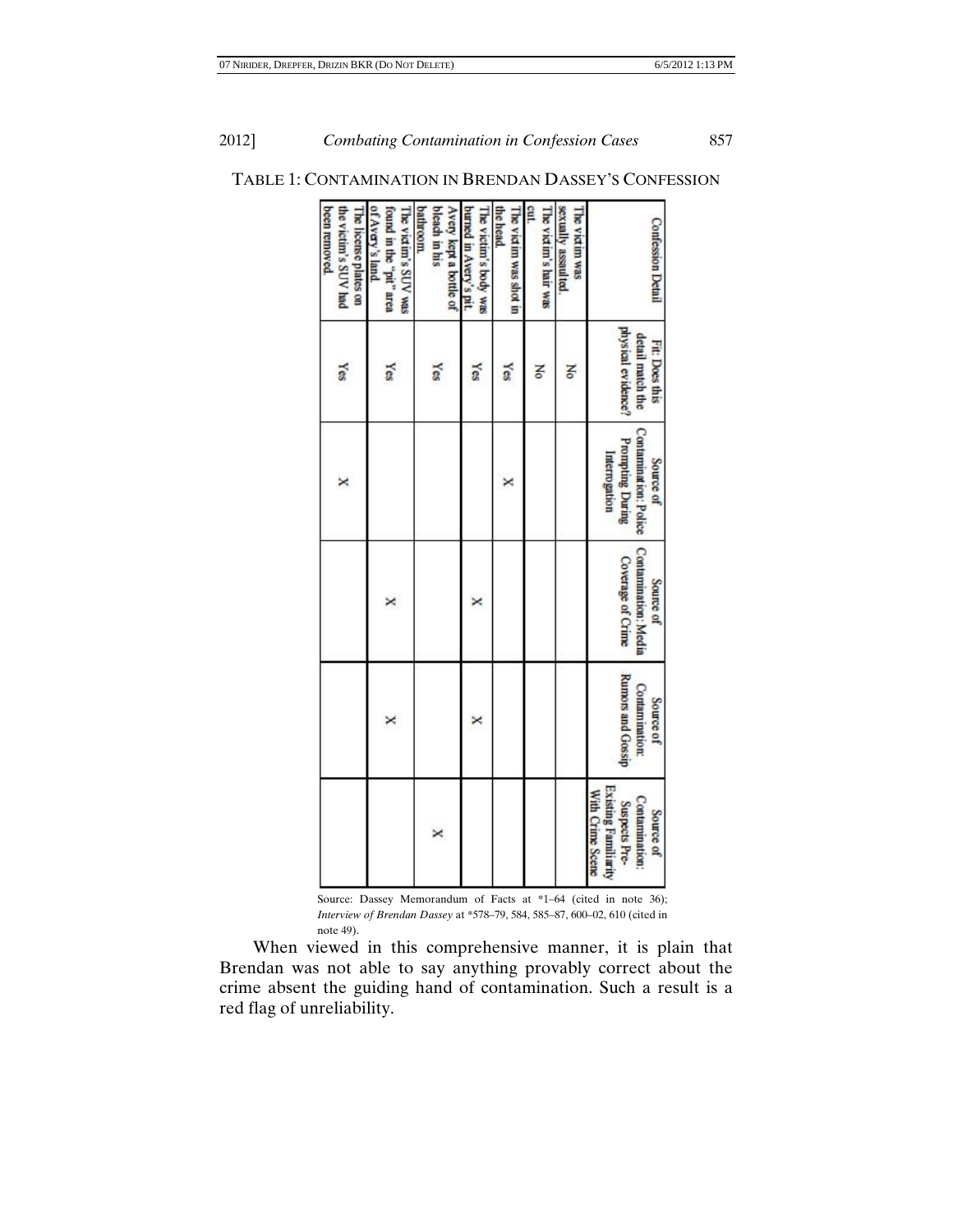Determining that a confession bears signs of unreliability is one significant hurdle in a confession case, but another even more significant hurdle is convincing the fact finder to embrace that view. The traditional course that most criminal cases follow provides multiple opportunities to raise unreliability both before and during trial—and for innovative practitioners willing to deviate from tradition, there may be ways to generate even more such opportunities.

The first such opportunity occurs within the context of a pretrial written motion to suppress the confession on voluntariness grounds. Unfortunately, the vast majority of jurisdictions currently draw a bright-line distinction between voluntariness and reliability.<sup>59</sup> Many courts accordingly refuse to entertain an argument that appears to relate only to reliability within the context of a voluntariness motion.<sup>60</sup> This does not mean, however, that all of them do. From time to time, courts have suppressed or admitted confessions using reliability rationales to bolster their conclusions regarding voluntariness.<sup>61</sup> The recurring nature of such rulings provides reason enough to pepper a motion to suppress on voluntariness grounds with evidence of unreliability, in hopes that the judge will at least tacitly consider that evidence in the voluntariness analysis. If nothing else, doing so will frame the issue of unreliability for the judge to consider later in the proceedings.

Another option is to argue that when contamination takes the form of fact-feeding by police, such contamination is itself a form of coercion—and thus that evidence of contamination is directly relevant to the court's voluntariness analysis. Such an approach was presaged in the *Miranda v Arizona*<sup>*a*</sup> decision itself, in which the US Supreme Court questioned police tactics designed to cause a suspect to "merely confirm[] the preconceived story the police seek to have him describe."<sup>63</sup> This approach has received more concrete support, moreover, from the New York Court of Appeals's recent decision in

<sup>59</sup> See, for example, *Colorado v Connelly*, 479 US 157, 167 (1986) (affirming the admissibility of an apparently unreliable confession, because "[a] statement rendered by one in the condition of respondent might be proved to be quite unreliable, but this is a matter to be governed by the evidentiary laws of the forum . . . and not by the Due Process Clause of the Fourteenth Amendment").

<sup>60</sup> Id.

<sup>61</sup> See, for example, *People v Ventura*, 786 NYS2d 469, 470 (NY App 2004) (affirming the conviction upon finding that the evidence established that the defendant's confessions were both voluntary and reliable).

<sup>62 384</sup> US 436 (1966).

<sup>63</sup> Id at 455.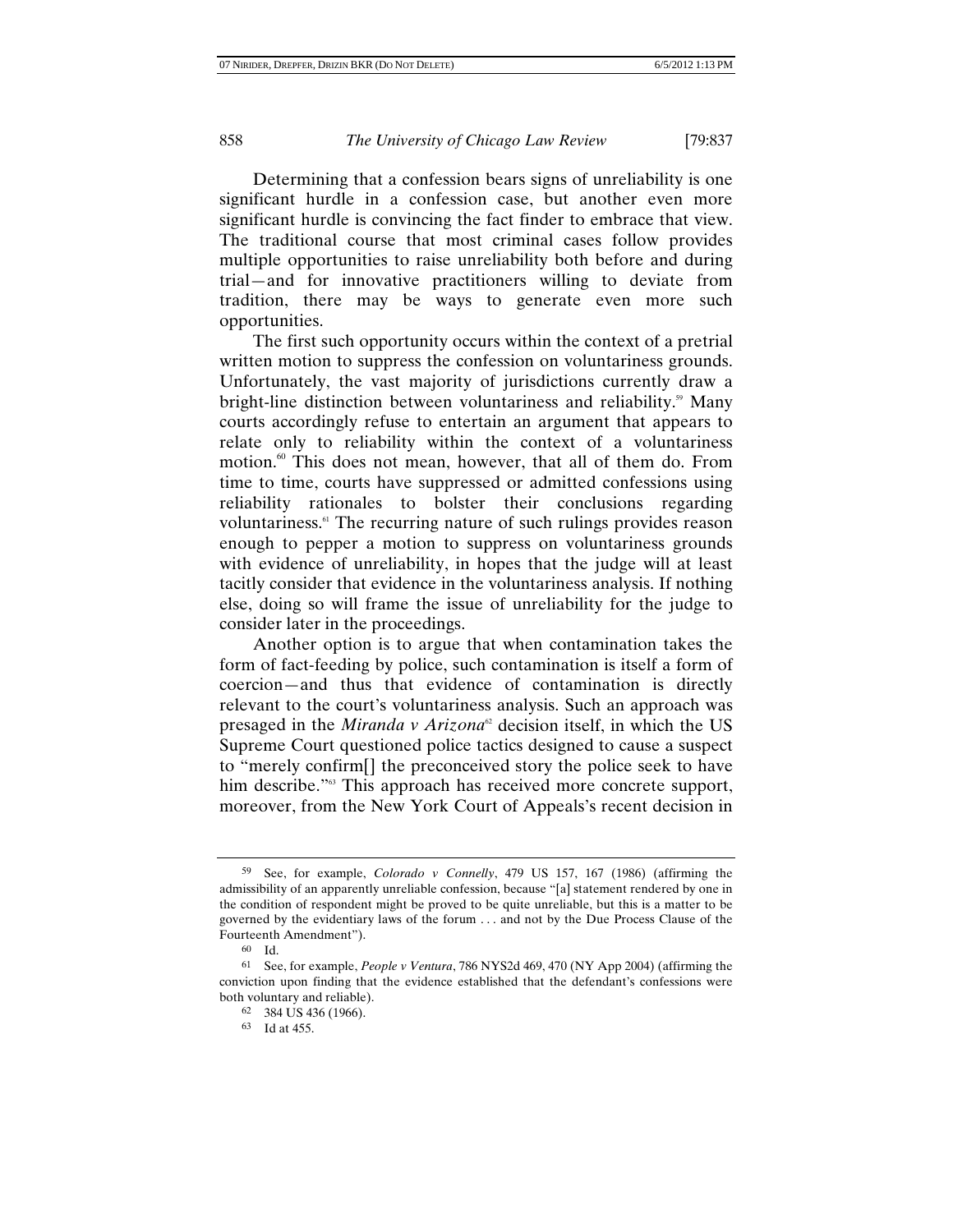*Warney v New York*.<sup>4</sup> There, the state's highest tribunal reviewed a lower court's dismissal of a civil rights lawsuit brought by exoneree Douglas Warney. Warney had argued that his false confession had been coerced in part because the police had fed him facts during his interrogation that he was then pressured into repeating.<sup>65</sup> In reversing the dismissal, the court of appeals held that Warney's allegation that, "whether negligently or through intentional manipulation, police misconduct led to the inclusion of these details in Warney's statement" was sufficient to state a claim that he was "coerced into adopting the false confession."66 By linking contamination and coercion in this manner—albeit in a civil context premised in part on DNA proof of Warney's actual innocence—the court may well have launched a new avenue of argument for practitioners.

Following the filing of the written motion to suppress, any ensuing pretrial suppression hearing represents a chance to introduce evidence of contamination and unreliability via live testimony. At most suppression hearings, of course, the interrogating officers take the stand to testify. A defense practitioner concerned about reliability can establish through cross-examination two important facts that relate to contamination: first, the officer's knowledge prior to interrogation of specific information about the crime and, second, the officer's use of leading questions during the interrogation that, in effect, fed that information straight to the client. The goal here is to document exhaustively every instance in which the police revealed correct facts about the case to the client during interrogation. $67$  Such a presentation, in fact, can be quite compelling when done in a thorough manner.

While cross-examination of the interrogating officers is an essential part of any effort to prove unreliability, it is not the only avenue of attack. Frequently, the testimony of a false confession expert—in other words, a social psychologist with expertise in police interrogation tactics—can also be useful. Such an expert should be able to testify about the phenomenon of contamination and explain to the judge how contaminated confessions can be unreliable perhaps reciting some of the same troubling statistics and stories of

<sup>64 947</sup> NE2d 639 (NY 2011).

<sup>65</sup> Id at 642.

<sup>66</sup> Id at 644.

<sup>67</sup> See Deja Vishny, *Cross Examining Police in False Confession Cases*, 16 Wis Defender \*2–5 (Winter–Spring 2008), online at http://www.wisspd.org/htm/ATPracGuides /WisDef/WinSpr08/CE.pdf (visited Nov 16, 2011).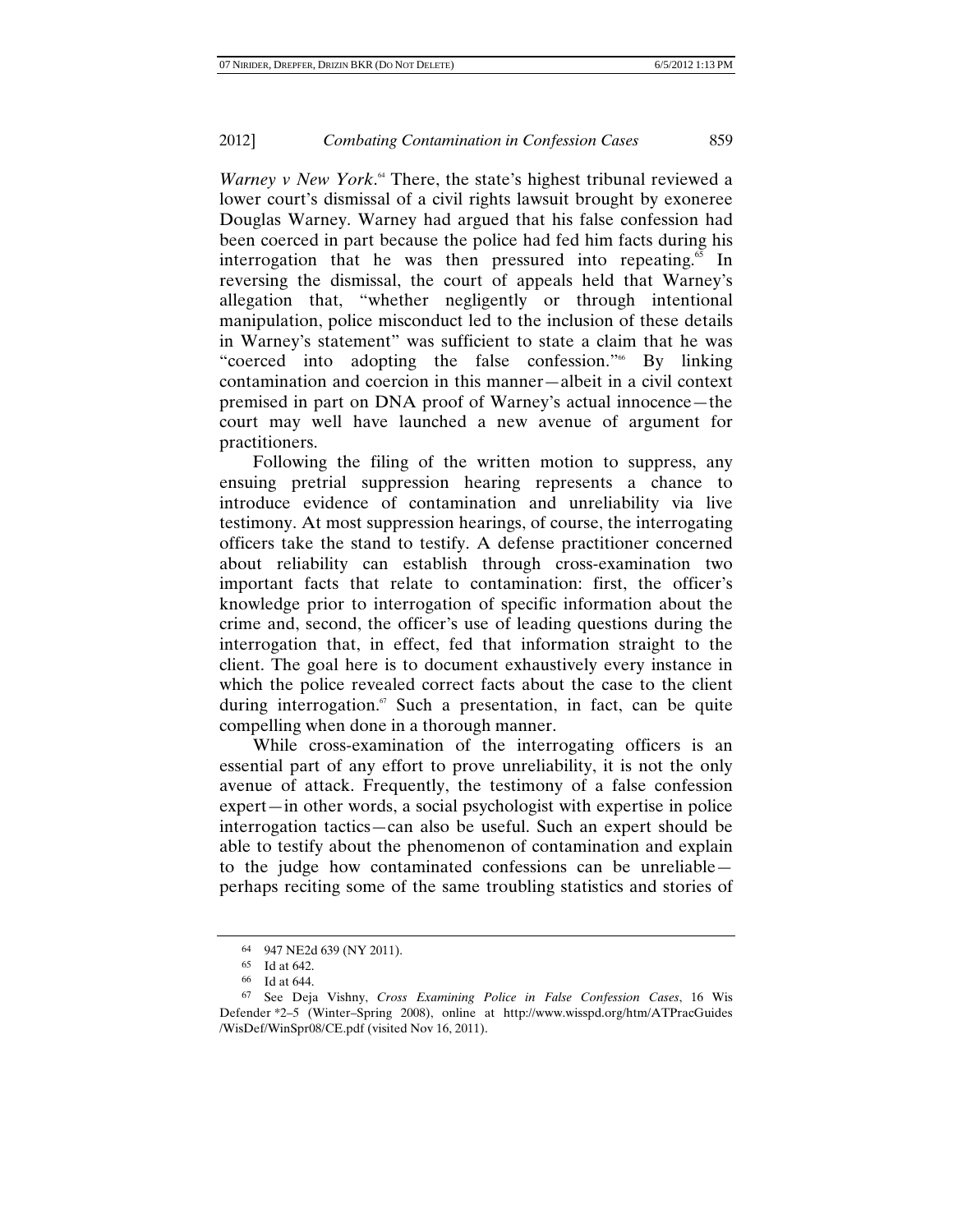contamination that are included in Garrett's book. After this foundation has been laid, the expert should go on to analyze the client's confession for contamination and must identify every possible instance of contamination in the client's statement. And finally, the expert should testify that contamination is not something that concerns only the defense bar; she or he can explain that police officers are commonly trained to withhold facts during interrogation because the use of leading questions can suggest information to the suspect and taint the resulting statement. Although false confession experts generally are not permitted to opine on the truth or falsity of the confession, they can give jurors an analytical framework against which they can assess its reliability.

If the judge will not allow this type of presentation during a pretrial voluntariness hearing, practitioners should consider filing a separate pretrial motion in limine requesting the suppression of the confession squarely on *reliability*—not voluntariness—grounds.<sup>68</sup> Such a motion could fall under the auspices, for example, of a local rule of evidence modeled on Federal Rule of Evidence 403, which excludes evidence when the risk of prejudice outweighs the probative value.<sup>69</sup> Confessions, after all, are extraordinarily prejudicial evidence precisely because they appear to be compelling evidence of guilt; but when a confession is demonstrably contaminated and unreliable, it may have little real probative value.

While such an approach is admittedly innovative, there is substantial and wide-ranging precedent for the notion that judges may exclude unreliable evidence. Federal judges, for instance, have long had the power to exclude even voluntary confessions in the absence of "substantial independent evidence which would tend to establish the trustworthiness of the statement."70 Similarly, several states allow trial courts to hold pretrial reliability hearings—often called "taint" hearings—to evaluate whether child witnesses' statements should be excluded as unreliable.<sup> $n$ </sup> Judges in several states also are allowed to exclude unreliable or untrustworthy eyewitness identifications before trial as a matter of routine.<sup>22</sup> More broadly, almost every state permits its judges to admit or exclude hearsay

<sup>68</sup> See Leo, et al, 2006 Wis L Rev at 531–33 (cited in note 35).

<sup>69</sup> See FRE 403.<br>
70 Opper v United States, 348 US 84, 93 (1954).

<sup>70</sup> *Opper v United States*, 348 US 84, 93 (1954). 71 See, for example, *Fischbach v State*, 1996 WL 145968 \*2 (Del); *State v Michaels*, 642 A2d 1372, 1382–83 (NJ 1994); *People v Michael M.*, 618 NYS2d 171, 178 (NY Sup Ct 1994).

<sup>72</sup> See, for example, *Manson v Brathwaite*, 432 US 98, 110–14 (1977); *People v Rodriguez*, 475 NE2d 443, 444–45 (NY 1984).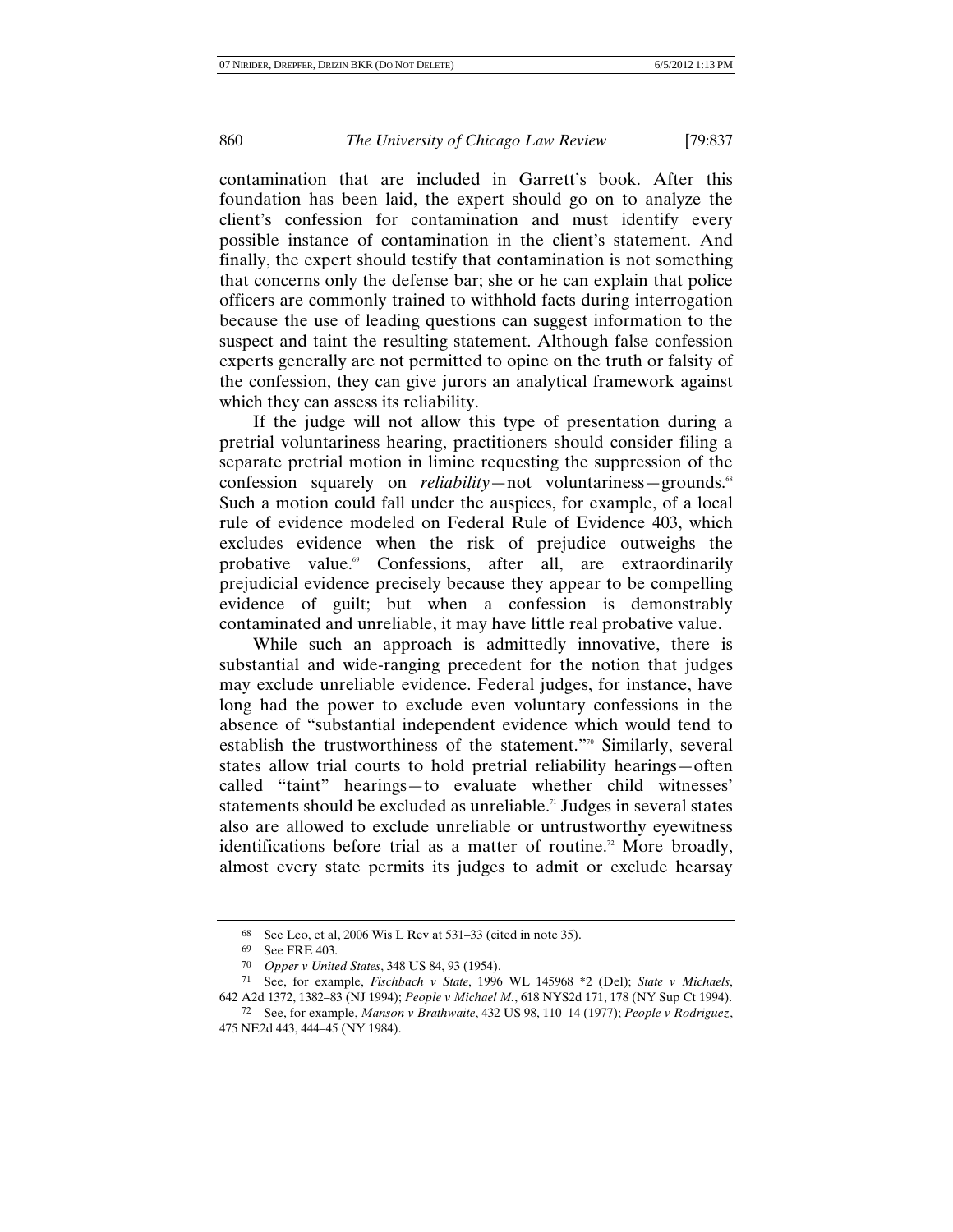testimony based on a generalized evaluation of its reliability.<sup>73</sup> Judges in most states also regularly weigh the reliability of expert opinions before permitting them to be introduced.<sup>74</sup> Plainly, judges are often asked to engage in pretrial evaluations of the reliability of certain pieces of evidence; confessions should be no different.

Finally, of course, the issue of contamination must be raised directly to the fact-finder at trial. Indeed, proving contamination and coercion must be the heart of any false confession defense. Such a defense can be accomplished largely by combining effective crossexamination of the interrogating officers with expert testimony, as described above in the context of a suppression hearing. It bears noting, however, that any discussion of contamination can become repetitive and even boring, because it necessarily entails a detail-bydetail review of the confession. To keep jurors engaged, practitioners are urged to use visual aids during this portion of the defense case. The contamination and fit chart described above could be enlarged and filled out, line by line, during an expert's testimony about contamination—or, even more effectively, during cross-examination of the officer who fed each fact to the defendant. During closing argument, the defense attorney could then display the filled-out chart to the jury in an effort both to remind them of the underlying testimony and to provide them with a visual illustration of the contamination argument. If the confession was videotaped, moreover, the defense should replay the tape during its case in chief, stopping and starting it as appropriate to draw the jury's attention to each instance of fact-feeding and police prompting. A jury that sees the confession tape for the first time during the prosecution's case may be blinded to any fact-feeding by the emotional force of the confession itself. Accordingly, it is the duty of the defense attorney to replay the tape and highlight fact-feeding when it occurs.

## **CONCLUSION**

There can be no question that with the publication of *Convicting the Innocent*, Brandon Garrett has established himself as one of this generation's most significant wrongful convictions scholars. Simply

<sup>73</sup> See FRE 807 (allowing for the admissibility of hearsay testimony, even if it does not fit into one of the established hearsay exceptions, if it bears "circumstantial guarantees of trustworthiness"); Alex Stein, *Constitutional Evidence Law*, 61 Vand L Rev 65, 106 (2008).

<sup>74</sup> See *Daubert v Merrell Dow Pharmaceuticals, Inc*, 509 US 579, 591–96 (1993); *Kumho Tire Co, Ltd v Carmichael*, 526 US 137, 147 (1999). See also Martin S. Kaufman, *The Status of*  Daubert *in State Courts* 4–23 (Atlantic Legal Foundation 2006), online at http:// www.atlanticlegal.org/daubertreport.pdf (visited Nov 16, 2011).